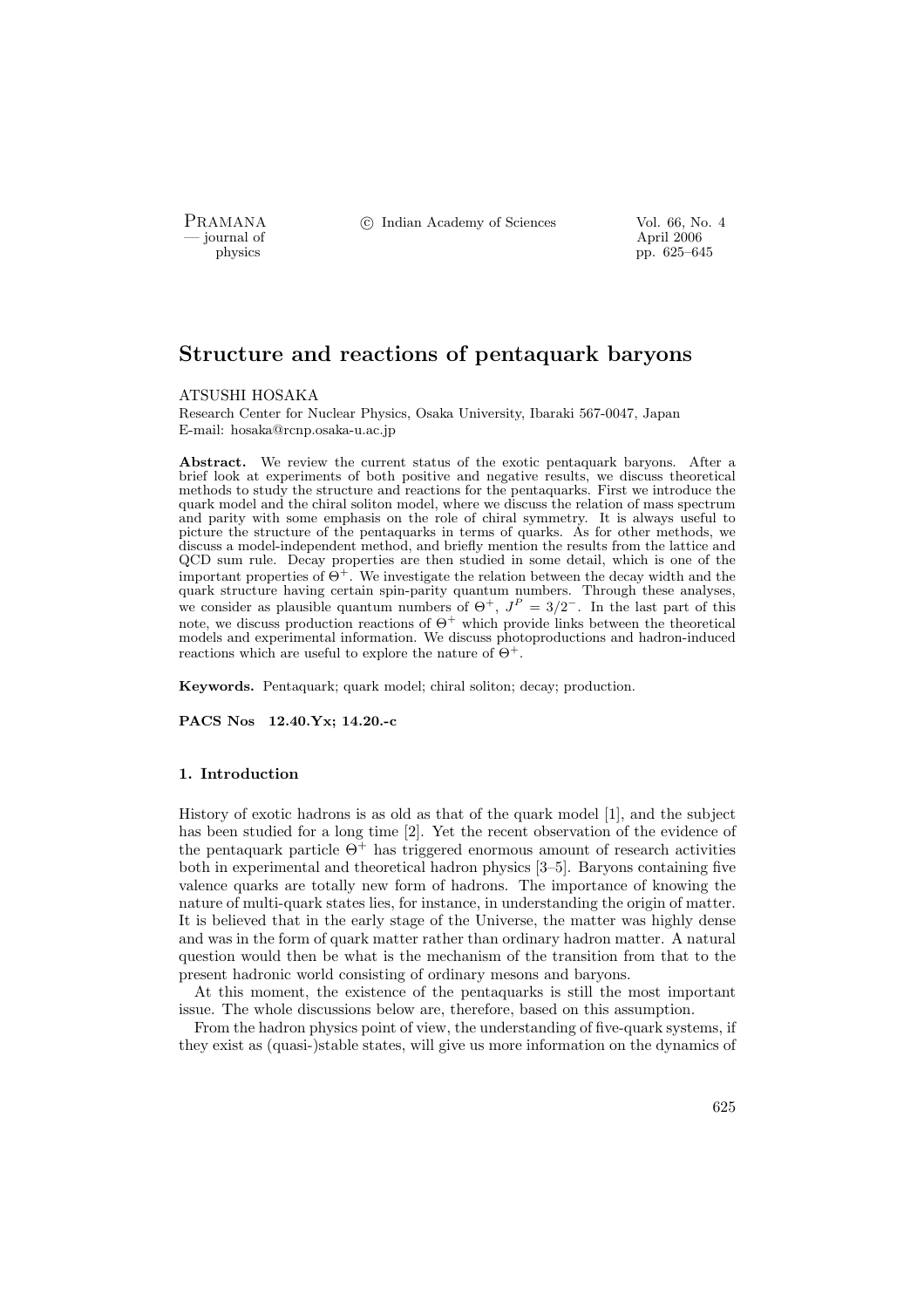non-perturbative QCD, such as confinement of colors and chiral symmetry breaking. Many ideas have been proposed attempting to explain the unique features of  $\Theta^+$ . As it has turned out and will be discussed in this note, however, the current theoretical situation is not yet settled at all, having revealed that our understanding of hadron physics would be much poorer than we have thought [5]. We definitely need more solid ideas and methods to answer the related questions.

Turning to the specific interest in  $\Theta^+$ , its would-be light mass and narrow width are the issues to be understood, together with the determination of its spin and parity. In particular, the information of parity is important, since it reflects the internal motion of the constituents.

In this lecture the following materials are discussed, with emphasis on theoretical methods.

- A quick overview on experimental situation (§2).
- Some basics of theoretical models; the quark model, chiral soliton model [3], and somewhat general treatment based on the flavor  $SU(3)$  symmetry as well as a brief view over lattice and QCD sum rule studies (§3).
- Decay of  $\Theta^+$  (§4).
- Production reactions including photo- and hadronic productions (§5).

Through these discussions, we consider the possibility of  $\Theta^+$  with  $J^P = 3/2^-$  as one of the likely candidates for a pentaquark state.

There are many interesting topics which cannot be discussed in this note. For readers who are interested in more details, please refer to the proceedings of the workshop PENTAQUARK04 and references therein [5].

### 2. Experiments

The first observation was made by the LEPS group at SPring-8 led by Nakano et al [4]. The backward Compton-scattered photon of energy 2.4 GeV produced at SPring-8 was used to hit a neutron target inside a carbon nucleus to produce a strangeness and antistrangeness pair  $(K^+$  and  $K^-)$ . The Fermi motion corrections were carefully analyzed, and then a missing mass analysis was performed for the  $K^+n$  final state. They have seen an excess in the  $K^+n$  invariant mass spectrum over the background at  $4.6\sigma$  level in the energy region 1.54 GeV. The width of the peak was as narrow as or less than the experimental resolution (∼25 MeV). The peak was then identified with the exotic pentaquark state of strangeness  $S = +1$ . The absence of similar peak structure in the  $K^+p$  system suggests that the isospin of the state is likely to be  $I = 0$ .

The spectrum of the LEPS experiment is shown in figure 1, where the peak around 1.54 GeV is the first signal of the exotic particle [4]. Immediately after the announcement of these results, many positive signals follow [6–10]. Among them, the existence of another exotic baryon of strangeness  $-1$ ,  $\Xi^{0,-,--}$ , was also reported [11]. Major results of experiments so far are summarized in table 1. From there, one can recognize that there is a fluctuation in absolute values of the mass of Θ<sup>+</sup>, from 1520 to 1550 MeV. It is often said that the fluctuation of order 30 MeV is large; it is about 30% level if measured from the KN threshold.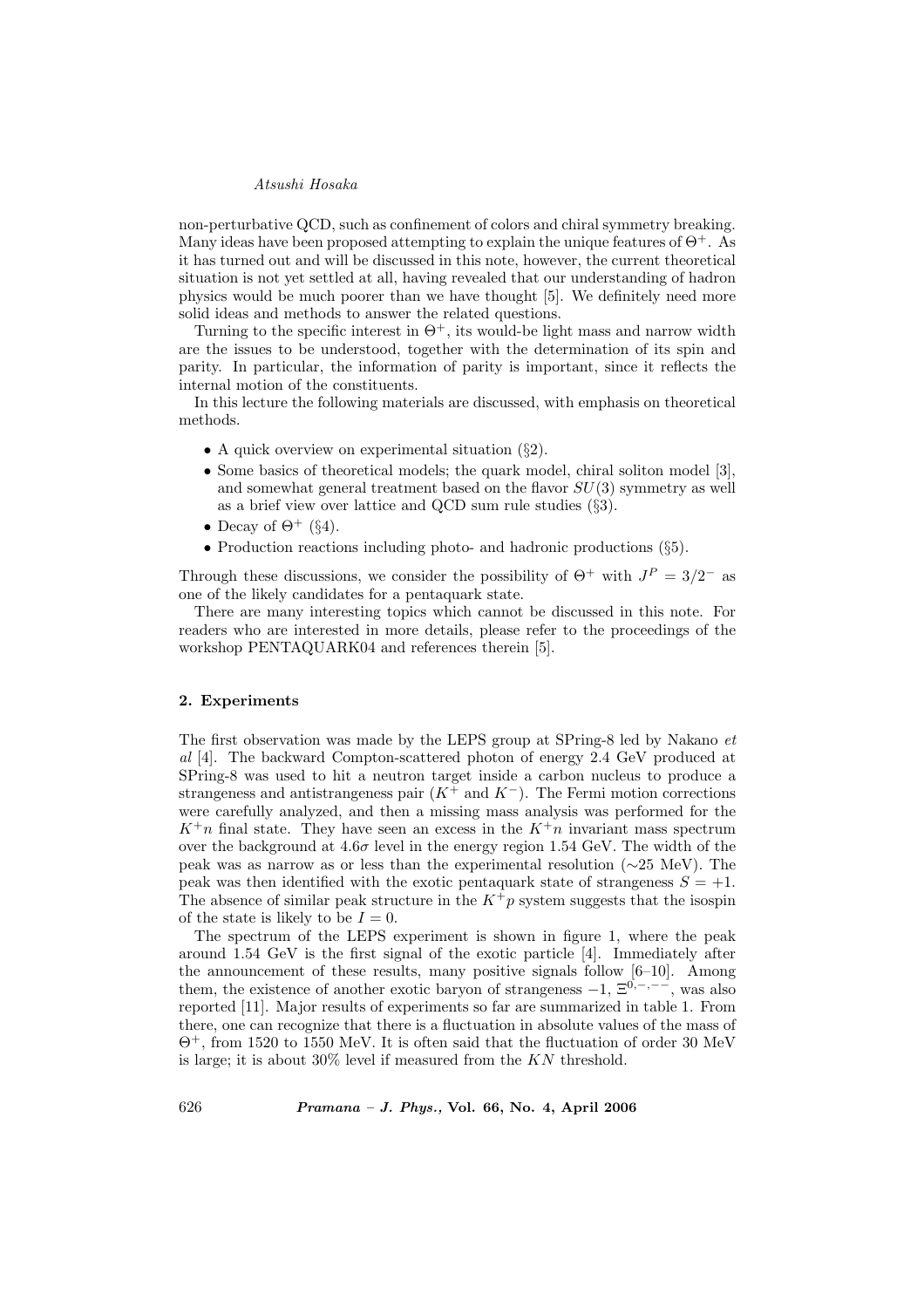Pentaquark baryons



**Figure 1.** Invariant mass spectrum of the  $nK^+$  extracted from the missing mass analysis of  $\gamma n \to K^-K^+n$  (unhatched histogram) and that of pK<sup>+</sup> extracted from the analysis of  $\gamma p \to K^-K^+p$  (hatched histogram) [4].

After many positive signals were reported, negative results also followed, mostly from the analysis of high-energy experiments [12–14]. These are also summarized in table 1. At this moment there is no theory which consistently explains these data. The high-energy experiments have much higher statistics than the low-energy experiments and should be taken seriously. If  $\Theta^+$  exists and can be seen only in the low-energy (mostly in photoproductions) experiments, one needs to understand the production mechanism [15]. A model for the suppression at high energies was proposed by Titov et al [16]. If it does not, we also need to understand what the signals in the low-energy experiments are for.

Very recently, CLAS (g11) reported the null result in the reaction  $\gamma p \to \bar{K}^0 K^+ n$ [17]. This has much larger statistics than the previous experiment performed at SAPHIA by a factor of about twenty [9]. They extracted an upper limit of the  $\Theta^+$ production cross-section,  $\sigma \lesssim 1-4$  [nb]. The results, however, do not immediately lead to the absence of  $\Theta^+$ , since there could be a large asymmetry between the reactions from the proton and neutron [18,19]. In general, photoproductions are large for charge-exchange reactions, but the reaction  $\gamma p \to \overline{K}^0 K^n$  is not the one of charge exchange. Experimental studies from the neutron with higher statistics is therefore very important.

# 3. Theoretical methods

In this section, we discuss the structure of the pentaquarks, especially of  $\Theta^+$ . Although the pioneering work of Diakonov et al was performed in the chiral soliton model [3], it is always instructive and intuitively understandable to work in the quark model [20,21]. After a brief look at the basics of pentaquark structure in the quark model, we discuss some essences of the chiral soliton model. Results of the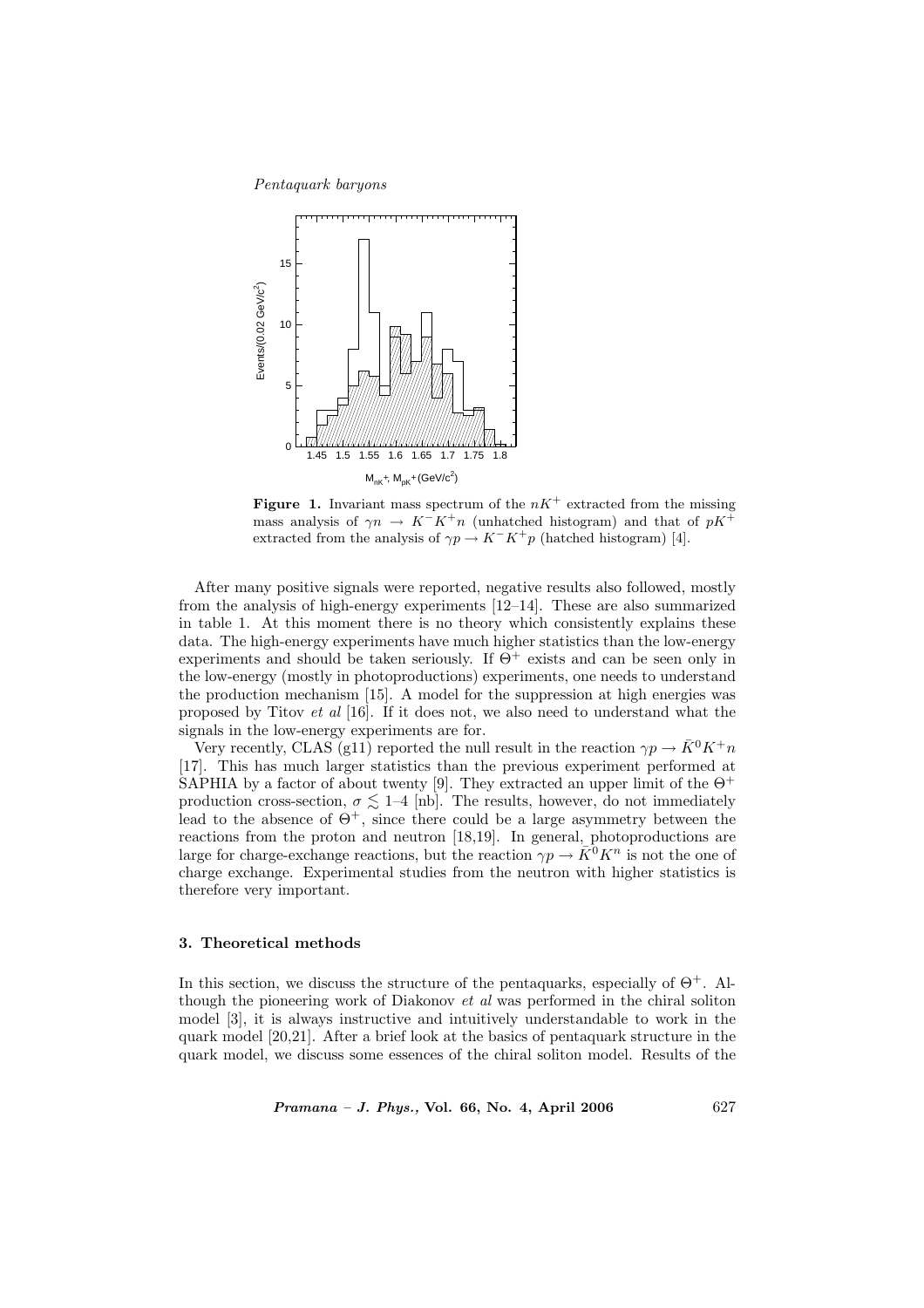| Experiment             | Reaction                                    | Energy(GeV)                                                         | Mass (MeV)                                                                                                                      | Width (MeV)            |
|------------------------|---------------------------------------------|---------------------------------------------------------------------|---------------------------------------------------------------------------------------------------------------------------------|------------------------|
| <b>LEPS</b>            | $\gamma n$                                  | $E_{\gamma} \sim 2.4$                                               | $\Theta^+ \sim 1540$                                                                                                            | $\Gamma \lesssim 25$   |
| GRAAL                  | $\gamma d$<br>$\gamma p \rightarrow \eta p$ | $E_{\gamma} \lesssim 1.5$                                           | Being analyzed<br>$N_5^* \sim 1715$<br>$\Theta^+ \sim 1531$                                                                     |                        |
| CLAS                   | $\gamma p$<br>$\gamma d$                    | $1.5 \lesssim E_{\gamma} \lesssim 3.1$ $\Theta^{+} \sim 1542 \pm 5$ | $1.6 \leq E_\gamma \leq 2.3$ $\Theta^+ \sim 1555 \pm 10$ $\Gamma \leq 20$                                                       |                        |
| CLAS(g11)              | $\gamma p$                                  | $1.6 \lesssim E_{\gamma} \lesssim 3.8~\text{GeV}$                   |                                                                                                                                 |                        |
| Hall A                 | $\gamma d$<br>ep                            | $E_{\gamma} \leq 5$                                                 | Being analyzed<br>Being analyzed                                                                                                |                        |
| <b>HERMES</b><br>ZEUS  | ed<br>ep                                    | $\sqrt{s} \sim 10$<br>$300 \lesssim \sqrt{s} \lesssim 319$          | $\Theta^+ \sim 1527 \pm 2.3$ $\Gamma = 17 \pm 9 \pm 3$<br>$\Theta^+ \sim 1521.5 \pm 1.5 \quad \Gamma = 6.1 \pm 1.6^{+2}_{-1.4}$ |                        |
| H1<br>NA49             | ep<br>pp                                    | $300 \lesssim \sqrt{s} \lesssim 319$<br>$\sqrt{s} \sim 17.2$        | $\Theta_C^+ \sim 3100$<br>$\Xi^{--} \sim 1680$                                                                                  |                        |
| COSY-TOF               |                                             | $p \sim 2.95$                                                       | $\Theta^+ = 1526 \pm 2$<br>$\Theta^+ = 1530 \pm 5$                                                                              | $\Gamma \leq 18 \pm 4$ |
| E522(KEK)              | pp<br>$\pi^- p$                             | $p \sim 1.95$                                                       | $\Theta^+ = 1530 \pm 5$                                                                                                         |                        |
| $E690$ (Fermilab)      | pp                                          | $\sqrt{s} = 800$                                                    |                                                                                                                                 |                        |
| CDF(Fermilab)<br>BaBar | $\bar{p}p$<br>$e^+e^-$                      | $\sqrt{s} = 1960$                                                   |                                                                                                                                 |                        |
| Belle                  | $e^+e^-$                                    | $e^+(3.5)e^-(8)$                                                    |                                                                                                                                 |                        |

Table 1. Brief summary of the previous experiments.

chiral solitons are then interpreted in terms of a quark model with chiral symmetry (the chiral bag model) [22].

After the introduction of the two models, we discuss a model-independent method based on flavor  $SU(3)$  symmetry, where possible spin and parity of  $\Theta^+$  are investigated [23,24]. In the last two subsections, we briefly look at the lattice QCD and QCD sum rule.

# 3.1 Constituent quark model

This model has been successfully applied to the description of the conventional mesons and baryons for their masses and various transition amplitudes [25]. In this model, a confining potential for quarks is introduced, which is usually taken to be a harmonic oscillator, to prepare basis states as single-particle states which valence quarks occupy. Then quark–quark interactions such as the spin-color interaction of one gluon exchange and the spin-flavor one of one-meson (the Nambu–Goldstone boson) exchange are introduced as residual interactions. The interaction Hamiltonian is then treated either perturbatively or diagonalized within a given model space. The role of various interactions for  $\Theta^+$  has been investigated in [21,26–28]. Here, to make the discussions simple, we consider what the structure of the five-quark states are like in a confining potential. The single-particle states of the harmonic oscillator potential are denoted by the principal and angular momentum quantum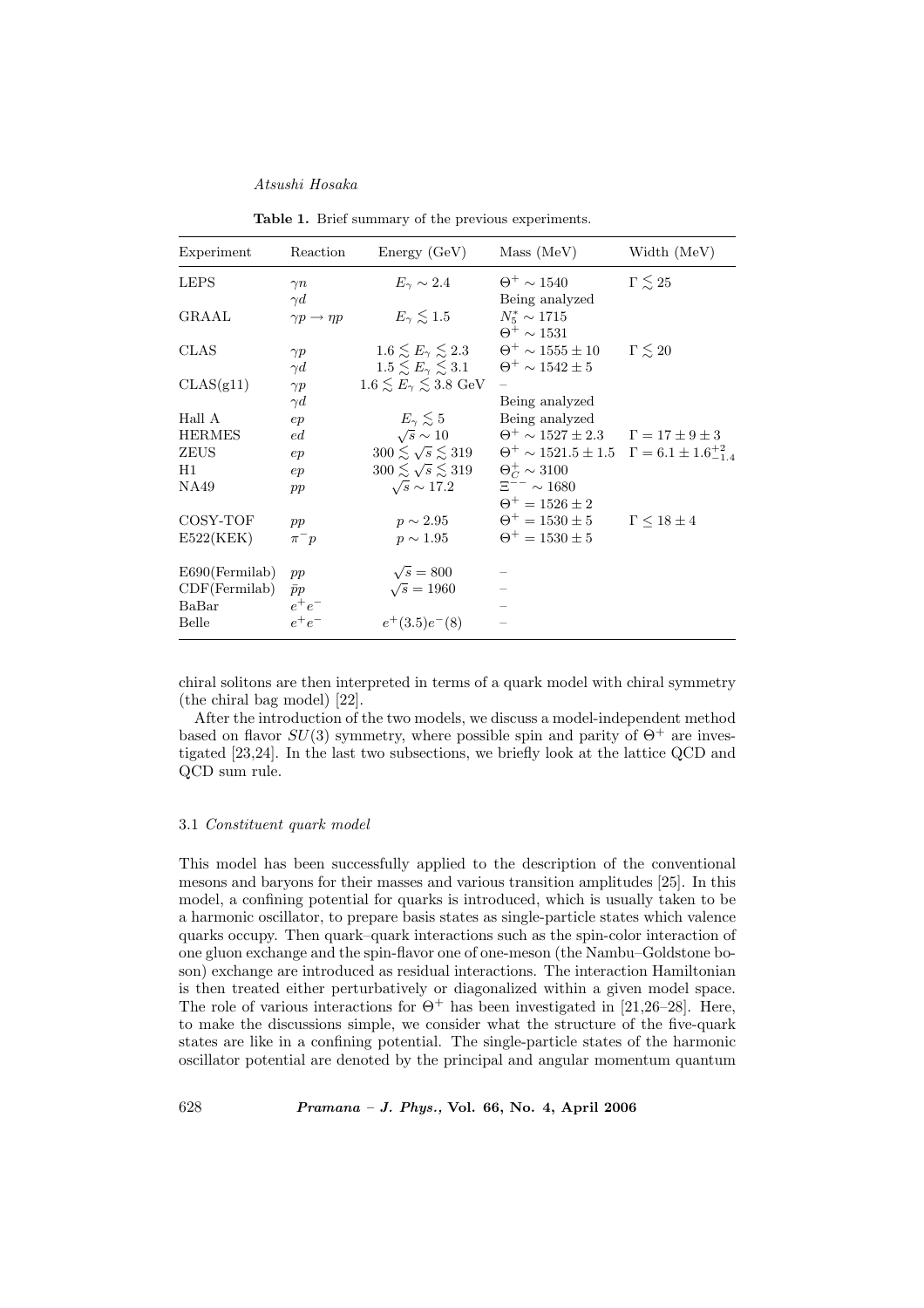

Figure 2. The weight diagram for  $\overline{10}$ . Particles belonging to this multiplet are also indicated.

numbers  $(n, l)$ . Using the spectroscopic notation, we express them as  $0s, 0p, 1s$  and so on.

Due to the many degrees of freedom of color  $(3)$ , flavor  $(3)$  and spin  $(2)$ , five quarks including one anti-quark  $(\bar{s})$  can occupy the lowest ground state simultaneously. Thus, we denote the ground state of the five quarks as  $(0s)^5$ , if one quark is excited to a p-orbit,  $(0s)^40p$ , and so on. The parity of the ground state is negative, since the antiquark carries negative parity, while the parity of the first excited state is positive.

Now, let us consider the flavor structure. Under the assumption of  $SU(3)$  symmetry, we need to perform irreducible decomposition of the five-quark states, the direct product of four fundamental and one conjugate representations,

$$
3 \otimes 3 \otimes 3 \otimes 3 \otimes \overline{3} = 1 \oplus 8 \oplus 10 \oplus \overline{10} \oplus 27 \oplus 35, \tag{1}
$$

where multiplicities are ignored on the right-hand side. Among these representations on the right-hand side, the isosinglet state of  $S = +1$  appears only in the antidecuplet representation  $\overline{10}$ , which is a candidate for the  $SU(3)$  multiplet for the pentaquarks. The weight diagram of the  $\overline{10}$  representation is shown in figure 2, where locations of various states are also indicated.

Flavor wave functions of the antidecuplet states are easily constructed, if one notices that one of the five quark is  $\overline{3}$ . From two  $\overline{3}$ 's out of two quark pairs (diquarks) in an antisymmetric combination,

$$
\bar{Q}_i = \epsilon_{ijk} q_j q_k \, ; \quad \bar{U} \sim [ds] \, , \quad \bar{D} \sim [su] \, , \quad \bar{S} \sim [ud] \, . \tag{2}
$$

Then we can make symmetric products in terms of two diquarks and one antiquark, which generate antidecuplet members:

$$
\Theta^{+} = \bar{S}\bar{S}\bar{s}, \quad N_{\overline{10}} = \frac{1}{\sqrt{3}} (\bar{S}\bar{S}\bar{u} + \bar{S}\bar{U}\bar{s} + \bar{U}\bar{S}\bar{s}),
$$
  

$$
\Sigma_{\overline{10}}^{-} = \frac{1}{\sqrt{3}} (\bar{S}\bar{U}\bar{u} + \bar{U}\bar{S}\bar{u} + \bar{U}\bar{U}\bar{s}), \quad \Xi_{\overline{10}}^{-} = \bar{U}\bar{U}\bar{u}.
$$
 (3)

These are analogous to the decuplet wave functions for  $(\Delta, \Sigma^*, \Xi^*, \Omega)$ .

What is interesting is the average number of strange (and antistrange) quarks in the wave functions. One can easily verify that it is 1 for  $\Theta^+$ , 4/3 for  $N_{\overline{10}}$ ,  $5/3$  for  $\Sigma_{\overline{10}}$  and 2 for  $\Xi_{\overline{10}}$ . Namely, the strange quark content increases by equal amount 1/3 as the hypercharge decreases. This is a general consequence valid to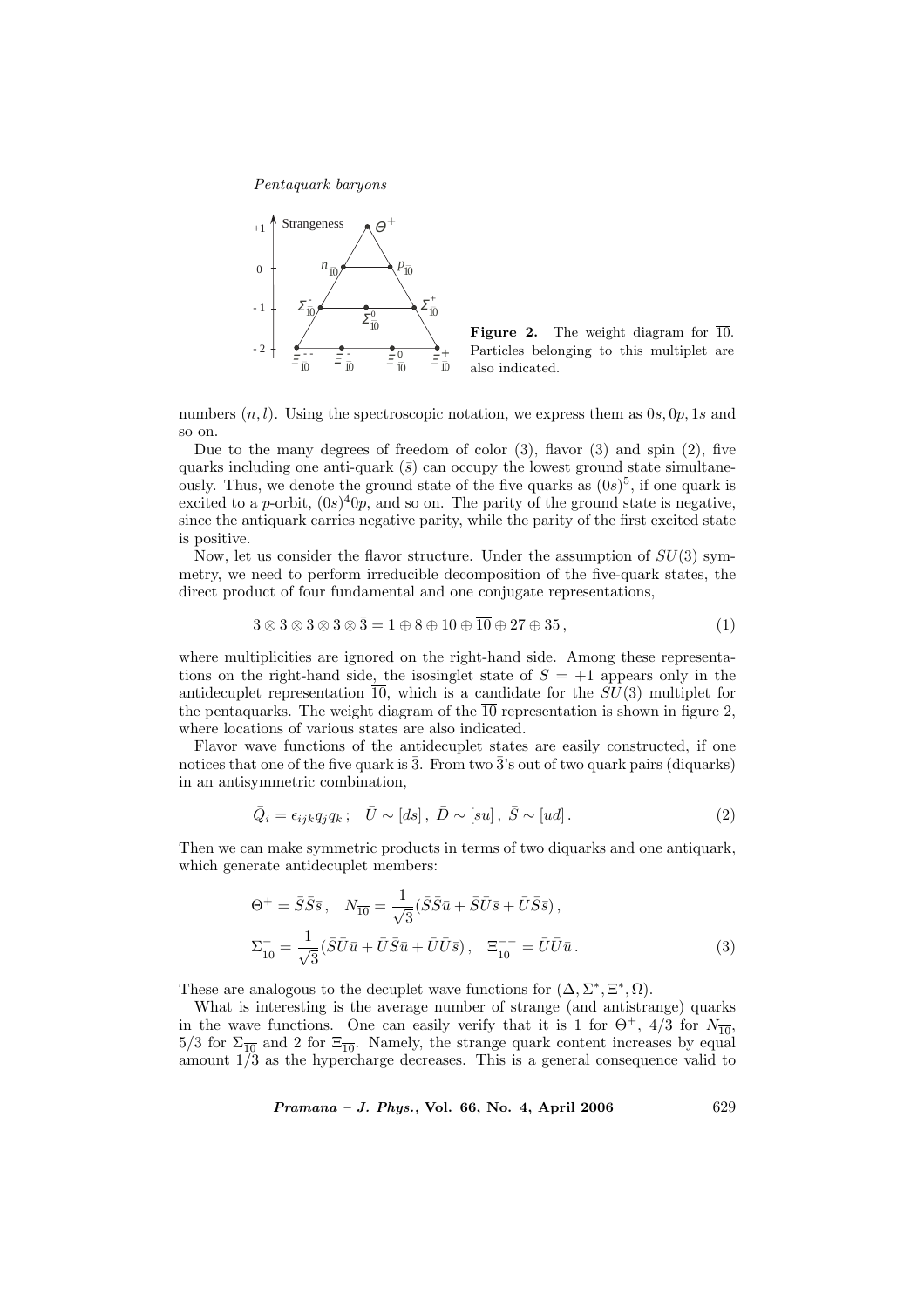the symmetric representation of  $SU(3)$ . The simple counting implies that if  $\lambda_8$ is the only source of the  $SU(3)$  breaking as  $m_u = m_d \ll m_s$ , where  $m_i$  are the constituent quark masses, the equal mass splitting of the antidecuplet baryons is expected to be  $\sim (1/3)(m_s - m_u) \equiv (1/3)\Delta$ . Hence we also expect

$$
M(\Xi_{\overline{10}}) - M(\Theta^+) \sim m_s - m_u \sim 200 \text{ MeV}.
$$
 (4)

This pattern of mass splitting is shown in the left column of figure 3. The amount of total mass difference  $M(\Xi_{\overline{10}}) - M(\Theta^+)$  as shown there is significantly smaller than the one originally estimated by Diakonov et al [3], the spectrum of which is shown on the right side of figure 3.

As pointed out by Jaffe and Wilczek [29], the antidecuplet nucleon and sigma states mix with the corresponding octet members. We will consider the mixing effects in more detail in  $\S 3.4$ . Here, to illustrate this mixing effect in a simple case, we also show in figure 3 the mass pattern of the octet and the ideally mixed members. Since the ideally mixed states are classified by the strange quarks, the mass splitting between neighbors is  $\Delta$ . The original prediction of the chiral soliton model is close to this in values. As seen from the figure, there is significant difference in the mass patterns in the pentaquark baryons depending on the realization of the flavor  $SU(3)$  symmetry (breaking).

In general, the constituent quark model cannot predict absolute values of masses. Nevertheless, if we estimate them by using typical values of constituent masses,  $m_u, m_d \sim 300$  MeV and  $m_s \sim 500$  MeV, we find  $M_{\Theta^+} \sim 1.7$  GeV, and other masses in accordance with the equidistant rule. The mass of  $\Theta^+$  is larger than the observed values. In figure 3, however, the mass of  $\Theta^+$  is normalized.



Figure 3. Expected level structure of the pentaquark baryons. The right most pattern is one from the original chiral soliton model. Absolute values of the quark model values are set such that  $\Theta^+$  appears at the same place as in the chiral soliton model.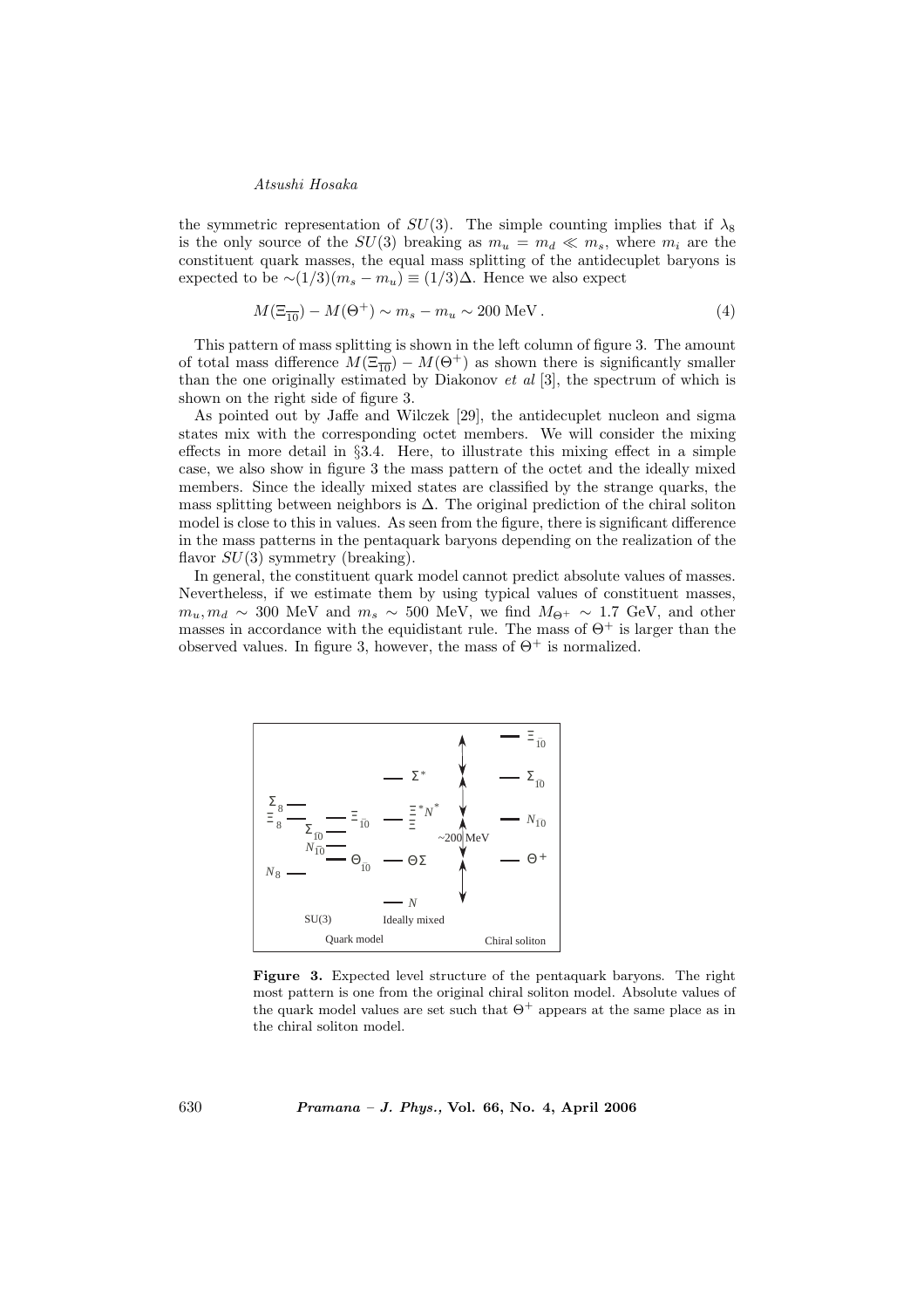#### 3.2 Chiral solitons

This model is based on the idea of Skyrme that baryons are made from weakly interacting mesons, the solitons [30]. A microscopic basis of this model is the  $1/N_c$ expansion of QCD [31–33]. The fact that there are two light flavors is also important;  $SU(2)$  isospin symmetry leads to a strongly correlated pseudoscalar pion fields under rotation in the coordinate space and isospin space.

The pion field is conveniently parametrized by an  $SU(2)$  matrix as

$$
U(\vec{x}) = \exp(i\vec{\tau} \cdot \vec{\pi}/f_{\pi}), \qquad (5)
$$

where  $f_{\pi} = 93$  MeV is the pion decay constant. Under the strong correlation, the hedgehog configuration is realized as a static solution where the pion field points to the radial direction,  $\vec{\pi}/f_{\pi} = \hat{r}F(r)$ , where the spherical profile function  $F(r)$  is determined by solving the classical field equation of motion. Nontrivial solutions for  $F(r)$  define the ground states of the system. Due to nontrivial topology in the theory, different solutions  $F(r)$  exist as classified by the winding number which is physically identified with the baryon number. The system of one baryon number describes the single nucleon sector.

The hedgehog solution is a classical configuration and does not correspond to a physical nucleon state. To make a link between them, we introduce the collective variables for isospin rotations  $A(t) \in SU(2)$ ,

$$
U(t, \vec{x}) = A(t)U_H(\vec{x})A(t)^{\dagger}, \quad U_H(\vec{x}) = \exp(i\vec{\tau} \cdot \hat{r}F(r)). \tag{6}
$$

To be more precise, one needs to introduce another rotation in coordinate space,  $x_i \rightarrow R_{ij}x_j$ . The spatial rotation R, however, is equivalent to the isospin rotation A due to the symmetry of the hedgehog configuration;  $A$  and  $R$  cannot be independent degrees of freedom upon quantization. Consequently, the quantization of the A variable leads to the wave functions which are the  $SU(2)$  D-functions for free motion in the  $SU(2)$  manifold,  $D_{t,-m}^I(A)$ . Constraints then follow in the quantized states; spin and isospin must take the same values;  $J = I$  and  $t = I_z, m = J_z$  [21,34].

When this method is applied to flavor  $SU(3)$ , one finds several interesting consequences. We will state some of them without proof. The  $SU(3)$  baryonic states are written in terms of the  $SU(3)$  D-functions  $D_{VII}^{(p,q)}$  $\chi_{II_3;Y^R I^R I_3^R}(\alpha_1,\ldots,\alpha_8)$ , where the upper and lower indices label the  $SU(3)$  states, and  $\alpha_1, \ldots, \alpha_8$  are the Euler angles for  $SU(3)$  rotations. A crucial observation here is that under the hedgehog ansatz, the right quantum numbers  $Y^R I^R I_3^R$  are related to the spin and hypercharge quantum numbers. Furthermore, the Wess–Zumino term puts further constraints on the right hypercharge and the baryon number

$$
(I^R, I_3^R) = (J, J_3), \quad Y^R = B,
$$
\n<sup>(7)</sup>

where the second equation holds when  $N_c = 3$ . From these, it follows that the number of states of  $Y = 1$  is  $2J + 1$ . For  $\overline{10}$ , the state of  $Y = 1$  is the nucleon and so  $2J+1=2$ , or  $J=1/2$ . The parity of this state is the same as that of the nucleon, and hence the spin and parity of  $\Theta^+$  and its partner are  $J^P = 1/2^+$ . The mass splitting among the multiplet  $\overline{10}$  is once again equidistant. In the original paper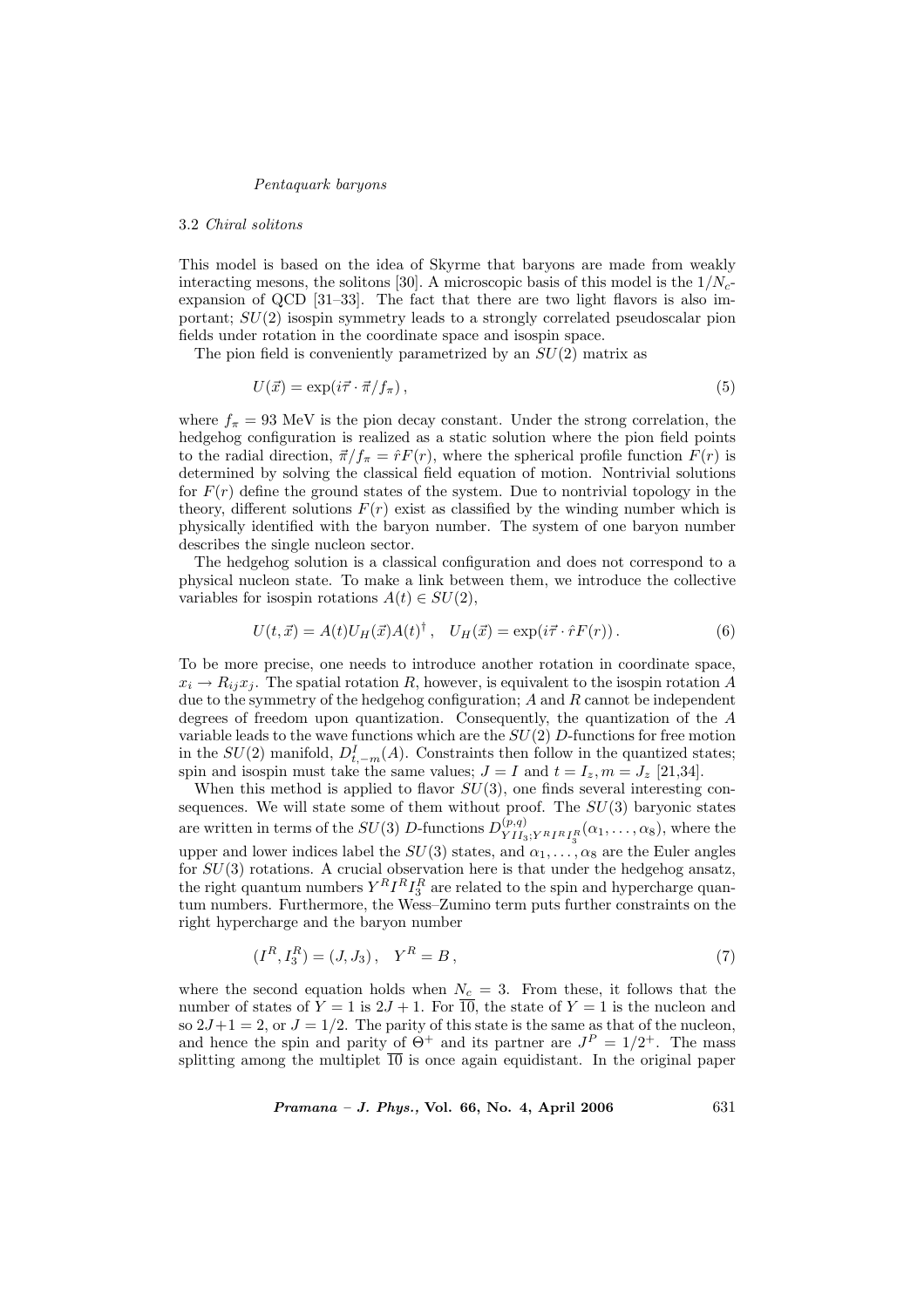by Diakonov *et al* [3], they determined parameters in the mass formula (see eq. (9) below) from information of non-exotic sectors, then making prediction for the exotic baryons. The relatively low mass of  $\Theta^+$  was predicted this way prior to the observation. In their original work, the nucleon resonance  $N(1710)$  was identified with a member of  $\overline{10}$ , to determine the equidistant parameter  $\Delta \sim 180$  MeV. This pattern of the mass splitting is shown on the right side of figure 3.

### 3.3 Role of chiral symmetry

It is instructive to make an interpretation of the results of the chiral soliton model, especially the fact that the  $1/2^+$  state appears as the lowest state of  $\Theta^+$ . As it turns out, the role of chiral symmetry is important. As we have remarked in the previous subsection, a positive parity  $\Theta^+$  requires an orbital excitation of a quark to an odd parity orbit, say p-orbit  $(l = 1)$ . This costs at least another  $\hbar \omega = 500$ MeV for the mass of  $\Theta^+$ . The question is then whether there is a mechanism to lower the higher state than the negative parity state of  $(0s)^5$ . As shown in ref. [35] the flavor dependent force due to the Nambu–Goldstone boson exchanges between quarks has a large attraction in the pentaquark state, which compensates the excess of the p-state energy.

Here we illustrate it in the chiral bag model by considering the quark singleparticle states in a bag as functions of the chiral angle at the bag surface  $F(R)$  (see figure 4) [23,36]. In the presence of the pion field which interact with the quarks at the bag surface, the equation of motion for the quark field is written as

$$
\left(i\partial - \frac{1}{2}\exp(i\vec{\tau}\cdot\vec{\pi}(x)/f_{\pi}\gamma_5)\delta(r-R)\right)\psi = 0, \qquad (8)
$$

where the surface  $\delta$ -function  $\delta(r-R)$  indicates that the interaction occurs at the bag surface. In the hedgehog configuration,  $\vec{\pi}(x)/f_{\pi} = \hat{r}F(r)$ , the quark eigenstates are specified by the parity  $P$  and the grand spin which is the sum of the orbital angular momentum, spin and isospin,  $\vec{K} = \vec{L} + \vec{S} + \vec{I}$ . Then, the pion–quark interaction reduces to a spin–isospin interaction of the type  $\vec{\sigma} \cdot \vec{\tau}$ .

For a given  $J = L + S = L \pm 1/2$ , two K values are possible,  $K = J \pm 1/2$ . They are degenerate when the pion–quark interaction is zero in the large  $R$  limit as in the MIT bag model. As the bag radius is reduced and the pion–quark interaction is increased, the degeneracy is resolved. This phenomenon is similar to the spin–orbit splitting. In the present case, the state of smaller  $K$  is lowered, while the other pushed up. The change in the eigenenergies causes level crossing or a rearrangement of the pentaquark state at a certain strength of the pion–quark interaction. A crucial point is that the rearrangement occurs by the crossing of two states of opposite parities, which is followed by a flip of the parity of the pentaquark state. As shown in figure 4, for small pion–quark interaction (small  $F(R)$ ), the five-quark configuration (denoted by the hedgehog quantum numbers  $K^P$ ) is  $(0^+)^4 1^+ \sim (0s)^5$ , while it is replaced by the  $(0^+)^41^- \sim (0s)^41p$  for  $F(R) \gtrsim 0.3\pi$ . In the latter, the positive parity state becomes the lowest for the pentaquark state. The parity flip occurs when the pion field is sufficiently strong. As for the nucleon, if the bag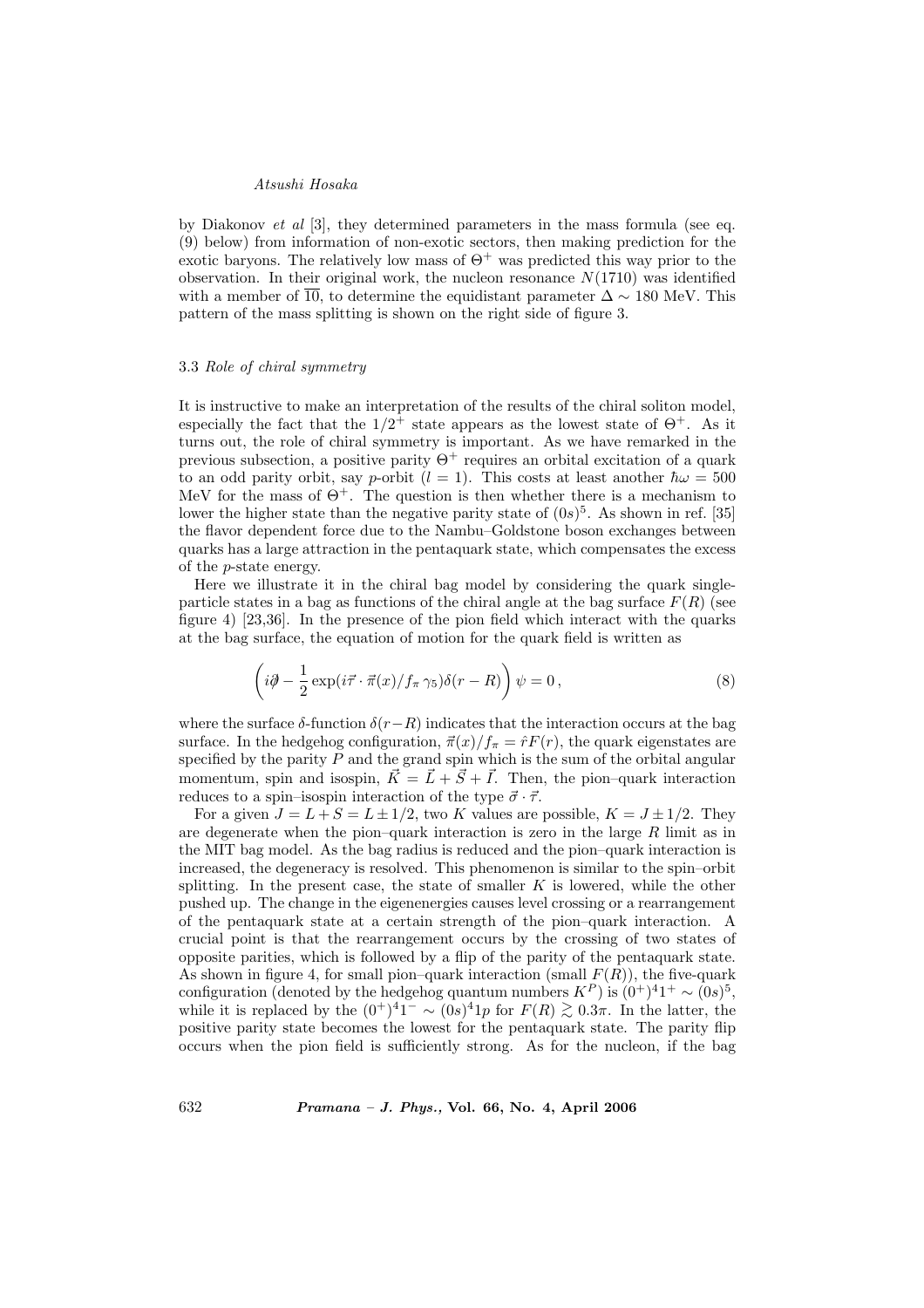

Figure 4. Quark energy levels of the chiral bag model as functions of the chiral angle  $F$ . For  $u, d$  hedgehog quarks, energy levels vary as functions of  $F(R)$  as denoted by h, while the s quark is not affected by the interaction. The blobs indicate how five quarks occupy the levels.

radius of  $\Theta^+$  takes a value around  $R \sim 0.6$  where the chiral angle  $F(R) \sim \pi/2$  [36], the positive parity  $\Theta^+$  can be realized.

### 3.4 Model independent analysis of SU(3)

So far, we have discussed models of QCD. Instead, we can work out to a great extent by using only flavor  $SU(3)$  symmetry, and derive various relations among masses and coupling constants [23,24]. The only assumption is that particles of definite spin and parity belong to certain multiplets of  $SU(3)$ . Symmetry puts constraints on mass and interaction Hamiltonians with several parameters, which are determined from experimental data. Since there are more physical quantities than parameters, we can make predictions. If the symmetry is only approximate, we can estimate the breaking effect either by perturbation, or by preparing a wider model space and performing diagonalization.

Our interest here is to clarify the nature of  $\Theta^+$  and its partners. If  $SU(3)$ symmetry is good, they belong to pure  $\overline{10}$ , while if the breaking occurs (from the mass of strange quark), the nucleon and sigma states of the  $\overline{10}$  start to mix with those of octet members. Presumably, we can imagine that they are also pentaquarks, which however is not a necessary condition [37]. The  $\Xi$  states do not mix because of the isospin symmetry. Therefore, we have the following set of particles to consider:  $\Theta^+, (N_8, N_{\overline{10}}), (\Sigma_8, \Sigma_{\overline{10}}), \Xi$ .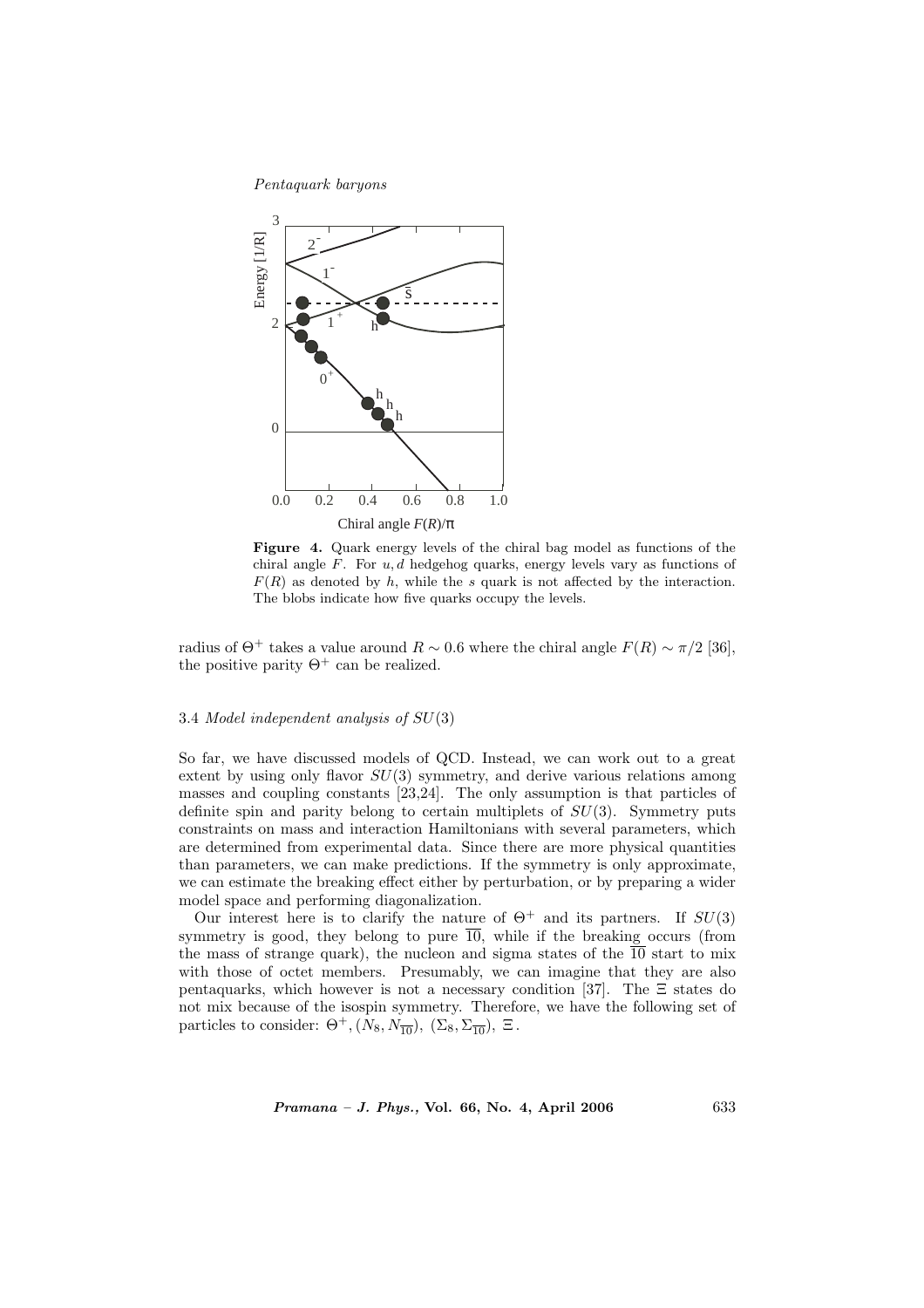Table 2. Decay width of  $\Theta^+$  determined from the nucleon decays and the mixing angle obtained from experimental masses. Phase 1 corresponds to the same signs of  $g_{N_8}$  and  $g_{\overline{10}}$ , while phase 2 the opposite signs. All values are listed in MeV.

| $J^P$     | $\theta_N$             | Phase 1 | Phase 2 |
|-----------|------------------------|---------|---------|
| $1/2^+$   | $29^{\circ}$ (Mass)    | 29.1    | 103.3   |
|           | $35.2^{\circ}$ (Ideal) | 49.3    | 131.8   |
| $3/2^{-}$ | $33^\circ$ (Mass)      | 3.1     | 20.0    |
|           | $35.2^{\circ}$ (Ideal) | 3.9     | 21.3    |

We start with writing down the mass matrix for the antidecuplet  $\overline{10}$  and octet 8,

$$
H = \begin{pmatrix} M_{\overline{10}} - aY & \delta \\ \delta & M_8 - bY + c[I(I+1) - Y^2/4] \end{pmatrix},
$$
 (9)

where the parameters are  $M_8$ ,  $M_{\overline{10}}$ ,  $a, b, c$  and  $\delta$ , while Y and I denote hypercharge and isospin. For  $\Theta^+$  and  $\Xi$  states, only the 11 element is relevant, but for N and  $\Sigma$ states, the full  $2\times 2$  matrix must be considered. The six parameters are determined by the six inputs from the data.

Since spin and parity are independent of flavor, we can play with different  $J^P$ 's, and see how the fitting works. We have performed such fittings for  $J<sup>P</sup> = 1/2^-$ ,  $1/2^+$ and  $3/2^-$ , where there are sufficient number of data. For masses, the three choices of  $J^P$  work well to a similar extent.

The situation, however, changes if the method is applied to decay properties. Since the final state meson and baryon belong to the octet, there are two couplings from  $\overline{10}$  and 8. Fortunately these two couplings are determined from the decay properties of two known nucleon resonances for the above three cases of  $J<sup>P</sup>$ . Using the antidecuplet piece of the coupling constants, we can predict the decay width of  $\Theta^+$ . The results are summarized in table 2, where the case of  $1/2^-$  is excluded, since it gives too wide widths. Due to ambiguity in the phase of the coupling constants, we have two solutions as listed in the table. From this, we can see that the narrow decay width can be obtained in one solution of  $J<sup>P</sup> = 3/2^-$ .

This result is natural, since for  $3/2^-$ , the final KN state is d-wave, where the centrifugal barrier suppresses the decay amplitude. The narrow width of  $\Theta^+$  could be due to the higher partial wave nature of the decaying channel.

### 3.5 Lattice QCD

The investigation of the lattice QCD was started from the early stage of the development [38,39]. Employing a baryon interpolating field with a suitable five-quark configuration, the two-point correlation function is studied. The projection into a definite parity state must also be carried out. As inspired by ref. [40], this was first performed by Sasaki [39], who found a resonance-like signal slightly above the  $KN$ threshold in the  $1/2^-$  state. Recently, the significance of the signal has been somewhat weakened, being said that there is no sufficient evidence to deny resonances in the negative parity sector.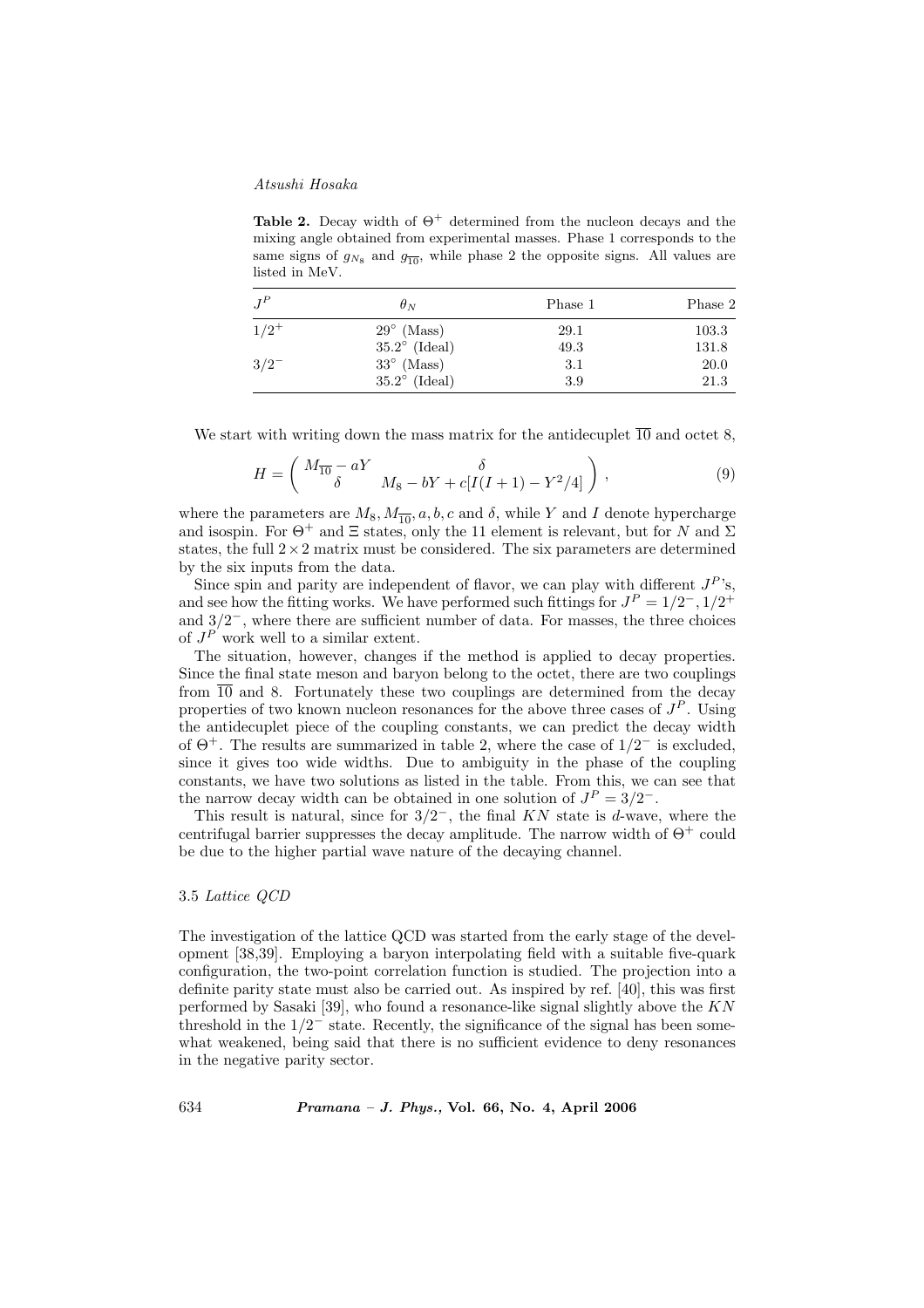By now there are several groups who performed simulations, but their results do not always agree with each other and the issue is still controversial [41–43]. In drawing conclusions, one must know the limitation due to the approximations such as quenched approximation or finite quark mass. Instability of the results depending on the calculation scheme may indicate that the present lattice studies would not be accurate enough for the study of the pentaquark system, or that the pentaquarks might not exist.

One of the sources of different results is the use of different types of interpolating fields such as:

$$
J_{\Theta}(x) = \epsilon_{abc} [u_a^T C \gamma_5 d_b] \{ u_e (\bar{s}_e \gamma_5 d_c) \mp (u \leftrightarrow d) \},\tag{10}
$$

$$
J_{\Theta}(x) = \epsilon_{abc} [u_a^T C \gamma_5 d_b] \{ u_c (\bar{s}_e \gamma_5 d_e) \mp (u \leftrightarrow d) \},\tag{11}
$$
  

$$
J_{\Theta}(x) = \epsilon_{abc} \epsilon_{abc} [u_a^T C d_c] [u_a^T C \gamma_5 d_c] C \bar{a}^T
$$

$$
J_{\Theta}(x) = \epsilon_{abc}\epsilon_{aef}\epsilon_{bgh}[u_e^T C d_f][u_g^T C \gamma_5 d_h] C \bar{s}_c^T.
$$
\n(12)

Ideally, if computing performance is sufficiently high, the result should not depend on the choice of the interpolating fields. In practice, results depend substantially on the choice. A possibly optimized way is to perform diagonalization of the results of different interpolating fields. Another problem which is physically important is the contamination due to the coupling to the non-resonant scattering state.

Recently, an extensive analysis was performed by Takahashi et al, where they considered a  $2 \times 2$  matrix form of the correlation function generated by the two interpolating fields, (10) and (11), and the matrix was diagonalized to obtain states with an optimal coupling strength. Also, they investigated carefully the volume dependence [44]. They have found a resonance-like state which is rather stable against the change of the volume size in the  $1/2^-$  sector. They have also studied the spectral weight factors which also support the resonance-like nature of the  $1/2^-$  state. However, the resonance signal of the  $1/2^-$  channel has been once again questioned in ref. [45]. Recently, higher spin states have also been investigated [46]. Definitely, further study will be needed to achieve better understanding.

### 3.6 QCD sum rule

The QCD sum rule was first applied to the pentaquarks by Zhu [47], and later by Sugiyama et al [40] with the proper treatment of the parity projection. In this method the two-point correlation function for the relevant baryonic state is computed in the asymptotic region in the operator product expansion (OPE). The correlation function in the asymptotic region is then analytically continued to the low-energy region to match the phenomenological spectral function. The method works reasonably well for the ground state baryons and for some resonance states, if the threshold parameter in the phenomenological side is suitably chosen. The validity for the excited states is, however, not well-tested.

The sum rule studies have been performed in many cases for the spin-1/2 sector, and signals of negative parity pentaquarks were seen around 1.5 GeV. Recently, spin-3/2 pentaquarks were also investigated [48]. The observed fact is that the OPE spectral function of the  $1/2^+$  sector becomes negative or unstable [40,49], which indicates that either there is no physical state of  $1/2^+$  or the present truncation of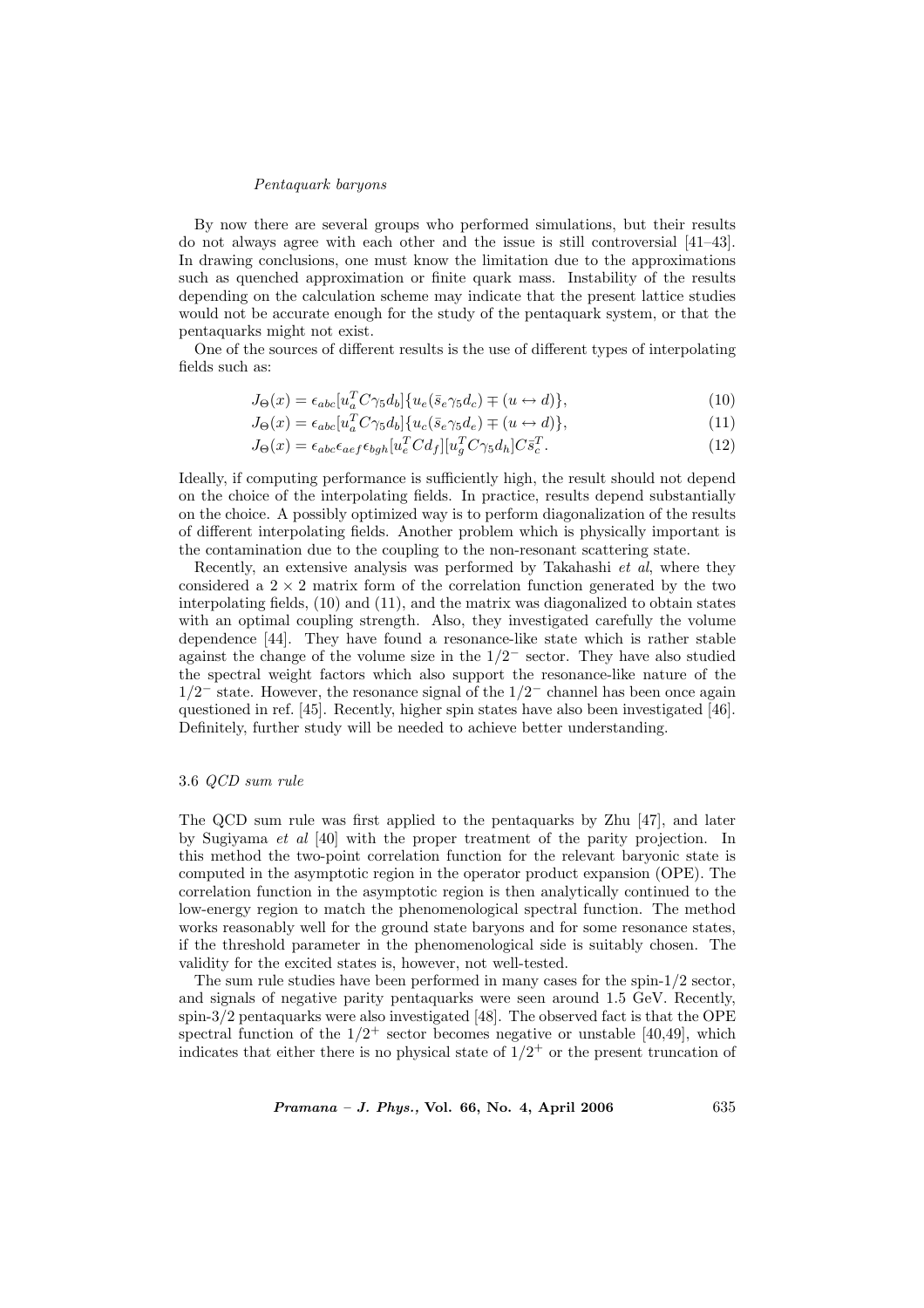the OPE is not good enough. Also, there is a problem of contamination from the  $KN$  state. In fact, Kondo *et al*, claimed the importance of the exclusion of the  $KN$ scattering state, which may change the result of parity [50]. They have performed the separation by Fierz rearranging the operator of the type of  $(12)$  into that of KN type. Lee et al and Kwon et al also estimated a KN component in the two-point function by applying the soft kaon theorem [49,51]. Their estimation showed only a small contribution of the KN scattering state to the correlation function and therefore, the result of Sugiyama et al is not changed.

A fundamental question of the QCD sum rule is its applicability to the pentaquark sector, where the five-quark currents carry higher dimension than the ordinary baryon currents. In such a case, one should include higher orders of OPE in its asymptotic expansion. In this case, however, there emerge more operators of higher dimensions, the vacuum expectation values of which are not known well.

# 4. Decay of  $\Theta^+$

Naively, one would expect that the decay of the pentaquark  $\Theta^+$  occurs through the fall-apart process as shown in figure 5 (left). This should be so in a simple potential model for confinement. However, if, for instance, strings bind quarks, the fall-apart may not necessarily be relevant; if a string breaks by pulling two quarks apart, creation of a quark and antiquark pair must follow. Also, as discussed in ref. [52], the fall-apart decay was classified as a forbidden process; it would be interesting if there is such a selection rule which governs some particular decay processes. Here, we adopt the naive picture of the constituent quark model and test the fall-apart process [53].

For mesons and baryons of finite size, antisymmetrization among the four quarks is needed for both the initial  $\Theta^+$  and final KN scattering states. In the limit of small kaon, however, the exchange term between quarks in the kaon and nucleon can be ignored. In this case, the calculation reduces to the evaluation of the  $\Theta^+ \to N$ transition matrix element of the kaon source term, or equivalently of the axial-vector current. In this section we discuss the computation of this process somewhat in detail, since such a method has not been explored much before in hadron physics.

### 4.1 General remark

Before going to actual calculations, we briefly look at the general aspect for the width of baryons. Consider a decay of  $\Theta^+$  going to the nucleon and kaon. Assuming the spin of  $\Theta^+$ ,  $J = 1/2$ , the interaction Lagrangian takes the form



Figure 5. Decay of the pentaquark state.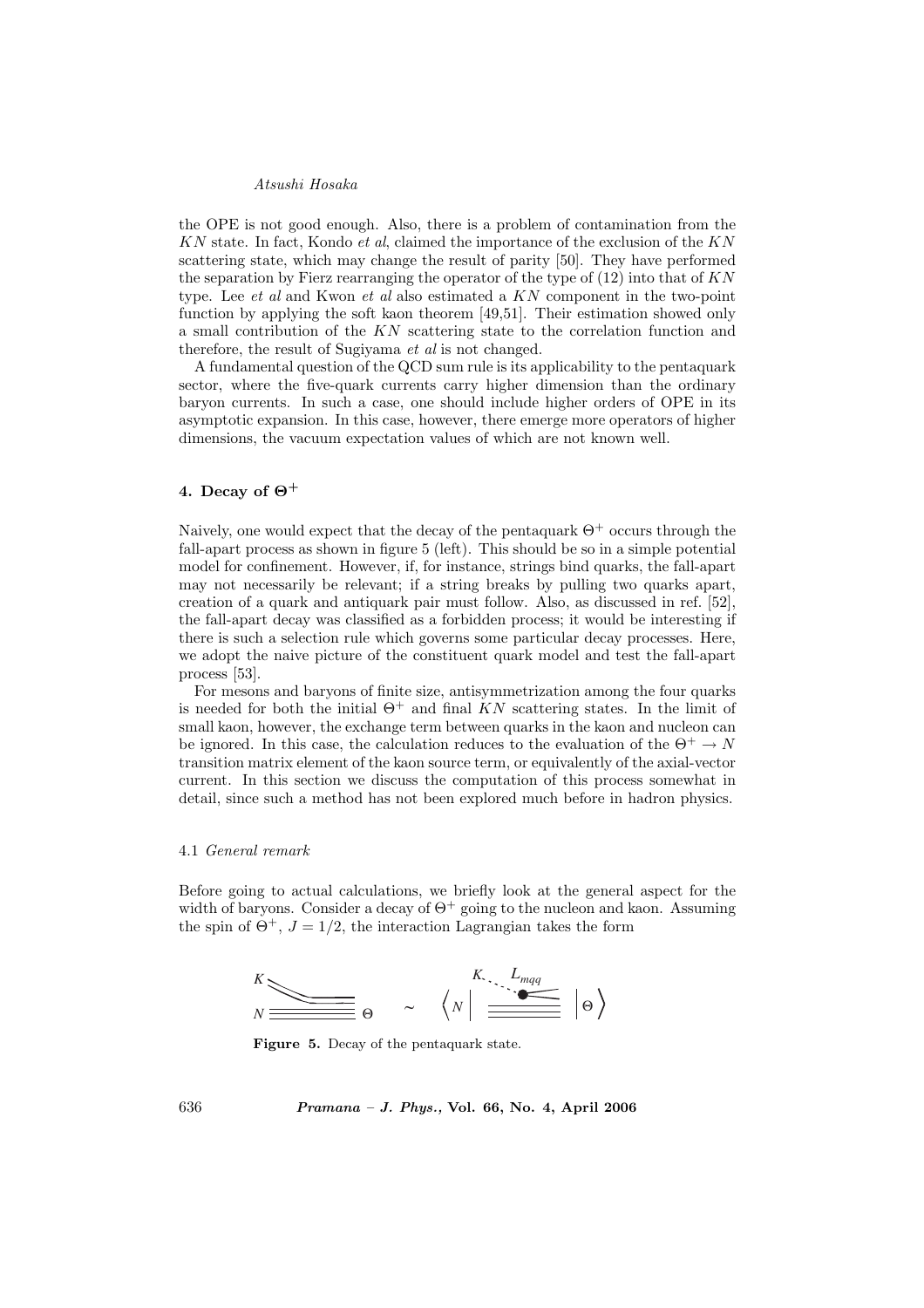$$
L_{\pm} = g_{KN\Theta} \bar{\psi}_N \gamma_{\pm} \psi_{\Theta} K , \qquad (13)
$$

where  $\gamma_+ = i\gamma_5$  if the parity of  $\Theta^+$  is positive, while  $\gamma_- = 1$  if the parity of  $\Theta^+$  is negative. The decay width is then given by

$$
\Gamma_{+} = \frac{g_{KN\Theta}^2}{2\pi} \frac{M_N q^3}{E_N (E_N + M_N) M_{\Theta}}, \quad \Gamma_{-} = \frac{(E_N + M_N)^2}{q^2} \Gamma_{+}, \tag{14}
$$

for the positive (+) and negative  $(-)$  parities, where  $M_N$  and  $M_{\Theta}$  are the masses of the nucleon and  $\Theta^+$ , and  $E_N = \sqrt{q^2 + M_N^2}$  with  $\vec{q}$  being the momentum of the final-state kaon in the kaon–nucleon center of mass system, or equivalently in the rest frame of  $\Theta^+$ . The difference between  $\Gamma_{\pm}$  arises due to the different coupling nature: p-wave coupling for positive parity  $\Theta^+$  and s-wave coupling for negative parity  $\Theta^+$ , representing the effect of the centrifugal repulsion in the p-wave. In the kinematical point of the  $\Theta^+$  decay,  $M_{\Theta} = 1540 \text{ MeV}$ ,  $M_N = 940 \text{ MeV}$  and  $m_K = 490$  MeV, the factor on the right-hand side of (14) becomes about 50, which brings a significant difference in the widths of the positive and negative parity  $\Theta^+$ . If we take  $g_{KN\Theta} \sim 10$  as a typical strength for strong interaction coupling constants, we obtain  $\Gamma_+ \sim 100$  MeV, while  $\Gamma_- \sim 5$  GeV. Both numbers are too large when compared with experimentally observed width. Therefore, the relevant question is whether some particular structure of  $\Theta^+$  will suppress the above naive values, or not.

#### 4.2 Calculation of decay amplitudes

The matrix element of a fall-apart decay is written as a product of the spectroscopic factor and an interaction matrix element,

$$
\mathcal{M}_{\Theta^+ \to KN} = S_{KN \text{ in } \Theta^+} \cdot h_{\text{int}}.\tag{15}
$$

The factor  $S_{KN \text{ in } \Theta^+} \equiv \langle (\bar{s}q)_K(qqq)_N | \Theta^+ \rangle$  is a probability amplitude of finding in the pentaquark state three-quark and quark–antiquark clusters having the quantum numbers of the nucleon and kaon, respectively.

Calculations of this factor was performed in refs [53,54]. It strongly depends on the internal structure of  $|\Theta^+\rangle$ . Here we have investigated the four cases; one for the state of  $(0s)^5$  of  $J^P = 1/2^-$ , and the other three for the  $(0s)^40p$  of  $J^P = 1/2^+$ . The  $(0s)^5$  configuration is unique, while there are four independent states for the  $(0s)<sup>4</sup>0p$  configurations. Among them, we study the one minimizing the spin-flavor (os) op comigurations. Among them, we study the one minimizing the spin-navor<br>interaction of the type  $\sum_{i>j} (\sigma_i \sigma_j) (\lambda_i^f \lambda_j^f)$  (SF), the one minimizing the spin-color interaction of the type  $\sum_{i>j} (\sigma_i \sigma_j) (\lambda_i^c \lambda_j^c)$  (SC), and the one of the strong diquark correlations as proposed by Jaffe and Wilczek (JW) [29]. The resulting spectroscopic factors are summarized in table 3.

Now the interaction matrix element can be computed by the meson–quark interaction of Yukawa type:

$$
L_{mqq} = ig\bar{q}\gamma_5 \lambda_a \phi^a q \,,\tag{16}
$$

Pramana – J. Phys., Vol. 66, No. 4, April 2006 637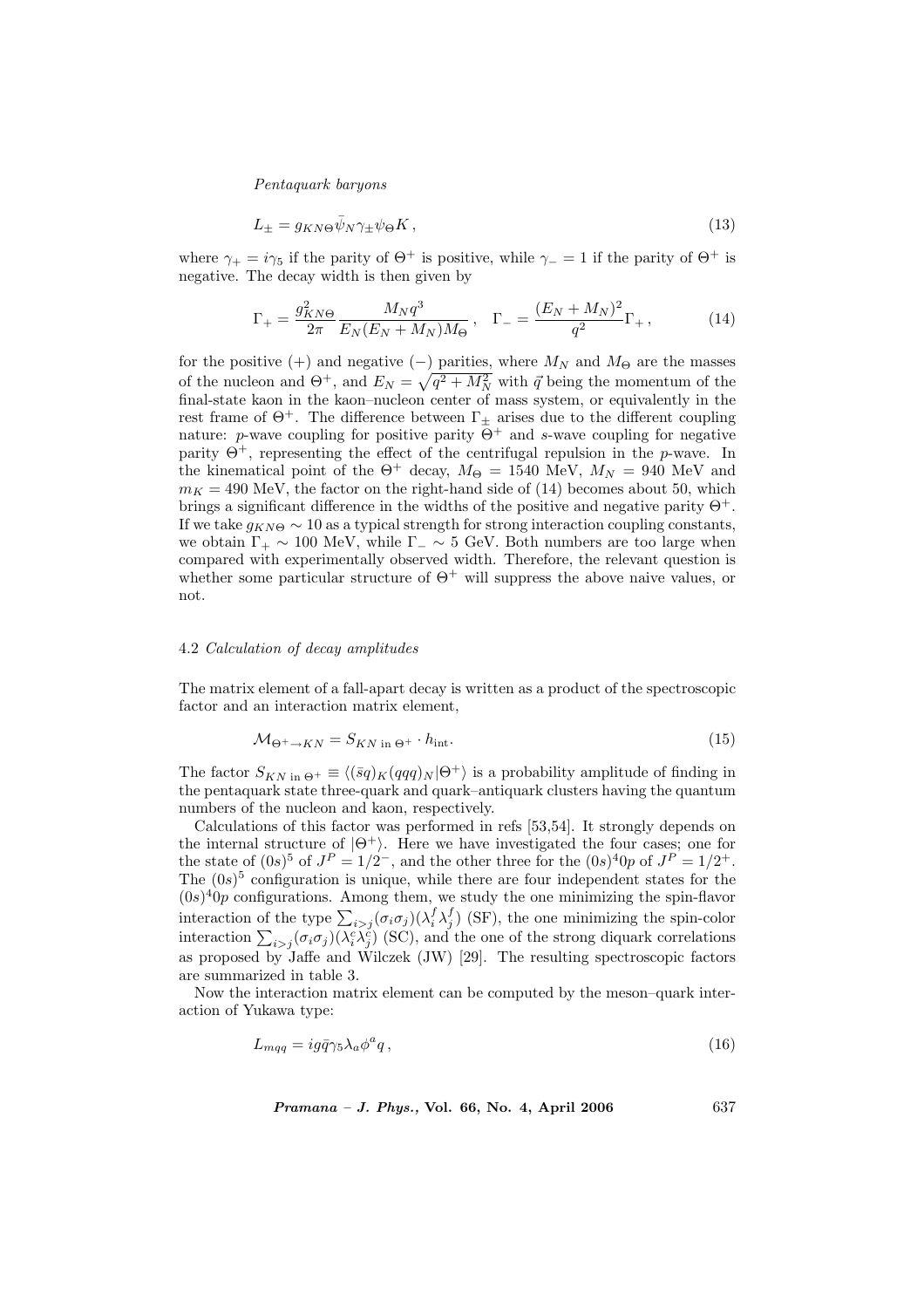Table 3. Spectroscopic factors and decay widths (in MeV) of  $\Theta^+$  for  $J<sup>P</sup> = 1/2<sup>\pm</sup>$ . For notations SF, SC and JW, see text.

|                                     |                      |                     | $J^P = 1/2^+$        |                      |  |
|-------------------------------------|----------------------|---------------------|----------------------|----------------------|--|
|                                     | $J^P = 1/2^-$        | SF                  | SC.                  | JW                   |  |
| $S\text{-factor}$<br>$\Gamma$ (MeV) | $1/2\sqrt{2}$<br>890 | $\sqrt{5/96}$<br>63 | $\sqrt{5/192}$<br>32 | $\sqrt{5/576}$<br>11 |  |

where  $\lambda_a$  are  $SU(3)$  flavor matrices and  $\phi^a$  are the octet meson fields. The coupling constant g may be determined from the pion–nucleon coupling constant  $g_{\pi NN} = 5g$ . Therefore, using  $g_{\pi NN} \sim 13$ , we find  $g \sim 2.6$ . We have calculated the  $\Theta^+ \to N$ matrix elements of (16) in the non-relativistic quark model.

Further details of calculation can be found in ref. [53], and here several results are summarized as follows. For the negative parity state of  $(0s)^5$ , the decay width turns out to be of the order of several hundreds MeV or more, typically 0.5∼1 GeV. In the calculation it has been assumed that the spatial wave function for the initial and final state hadrons are described by a common harmonic oscillator states. Also the masses of the particles are taken as experimental values, e.g.,  $M_{\Theta^+} = 1540$ MeV. For the result of the negative parity state of  $(0s)^5$ , the unique prediction can be made, since there is only one quark model state, meaning that the state can be expressed in terms of the totally antisymmetrized KN state. Since there is not a centrifugal barrier, that state is hardly identified with a resonant state with a narrow width.

For the positive parity state, we obtain  $\Gamma = 63$  MeV, 32 MeV and 11 MeV, for the SF, SC and JW configurations, respectively. The diquark correlation of JW develops a spin-flavor-color wave function having a small overlap with the decaying channel of the nucleon and kaon. In the evaluation of these values, we did not consider spatial correlations. However, if, for instance, small diquarks are developed, spatial overlap becomes less than unity which further suppresses the decay width. In ref. [55], such suppression was shown to be significant.

The small values of the decay width for  $J^P = 1/2^+$  when compared with the large values for  $J<sup>P</sup> = 1/2^-$  can be explained by the difference in the coupling structure; one is the pseudoscalar type of  $\vec{\sigma} \cdot \vec{q}$  and the other the scalar type of 1. The former of the p-wave coupling includes a factor  $q/(2M)$  which suppresses the decay width significantly when compared with the latter at the present kinematics,  $q \sim 250$ MeV and  $M \sim 1$  GeV, when the same coupling constant  $g_{NK\Theta}$  is employed.

The present analyses can be extended straightforwardly to the  $\Theta^+$  of spin 3/2. For the negative parity state, the spin-1 state of the four quarks in the  $\Theta^+$  may be combined with the spin of  $\bar{s}$  for the total spin 3/2. In this case the final KN state must be in a  $d$ -wave state, and therefore, the spectroscopic factor of finding a  $d$ -wave KN state in the  $(0s)^5$  is simply zero. If a tensor interaction induces an admixture of a d-wave configuration, it can decay into a d-wave  $KN$  state. However, the mixture of the d-wave state is expected to be small just as for the deuteron. There could be a possible decay channel of the nucleon and the vector  $K^*$  of  $J^P = 1^-$  [56]. This decay, however, does not occur since the total mass of the decay channel is larger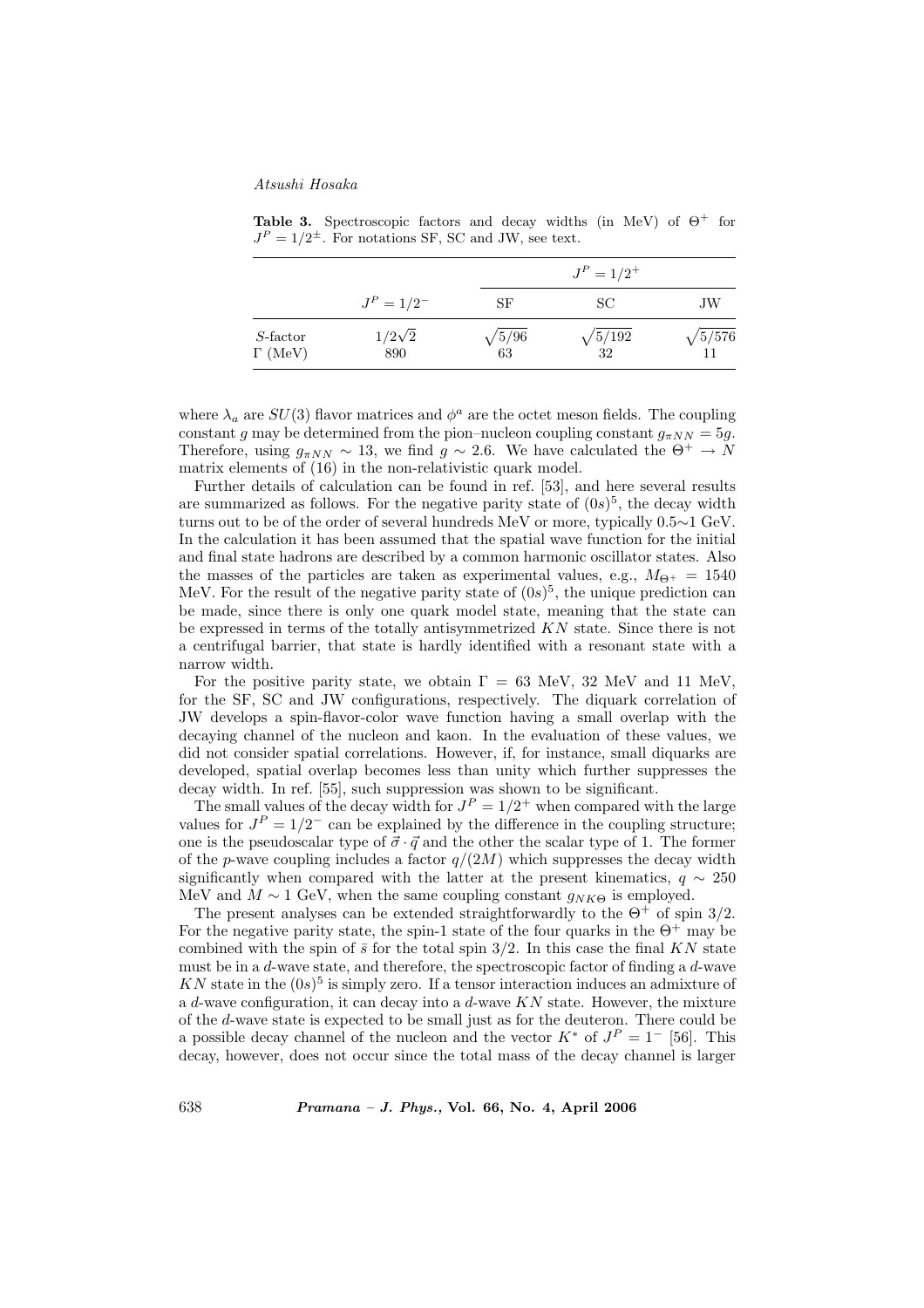

**Figure 6.** Born diagrams for the  $\Theta^+$  photoproduction.

than the mass of  $\Theta^+$ . Hence the  $J^P = 3/2^-$  state could be another candidate for the observed narrow state. This state does not have a spin–orbit partner and forms a single resonance peak around its energy. For the positive parity case, the p-state orbital excitation may be combined with the spin of  $\bar{s}$  for the total spin 3/2. In this case, the calculation of the decay width is precisely the same as before (see ref. [53] for more details). After taking the average over the angle  $\vec{q}$ , however, the coupling yields the same factor as for the case  $J = 1/2$ . Hence the decay rate of spin-3/2  $\Theta^+$  is the same as that of  $\Theta^+$  of spin 1/2 in the present treatment, if the mass of the  $3/2^+$  state is the same as the  $1/2^+$  state.

# 5. Production of  $\Theta^+$

The  $\Theta^+$  production from the nonstrange initial hadrons is furnished by the creation of  $s\bar{s}$  pair, which requires energy deposit of around 1 GeV. In general, the reaction mechanism of such energy region is not well-understood. However, as one of the practical methods, we adopt an effective Lagrangian approach and perform computations of Born (tree) diagrams. Input parameters in the Lagrangians reflect the properties of  $\Theta^+$  and therefore, the comparison of calculations and experiments will help one to study the structure of  $\Theta^+$ . In particular, extraction of spin and parity is an important purpose in the study of reactions. Here we briefly discuss (1) photoproduction as originally performed in the experiment by the LEPS group [57], and (2)  $\Theta^+ \Sigma^+$  production induced by the polarized  $\vec{p}\vec{p}$  for the determination of the parity [58].

### 5.1 Photoproduction

As described in detail in ref. [57], in the effective Lagrangian method we calculate the Born (tree) diagrams as depicted in figure 6. The actual form of the interaction Lagrangian depends on the interaction schemes, i.e., either pseudoscalar (PS) or pseudovector  $(PV)$ . In the PS, the three Born diagrams  $(a)$ – $(c)$  are computed with the gauge symmetry maintained. In the PV, on the contrary, the contact Kroll– Ruderman term (d) is also necessary. In the PS scheme, the contact term may be included in the antinucleon contribution of the nucleon Z-diagram. If chiral symmetry is respected, the low-energy theorem guarantees that the two schemes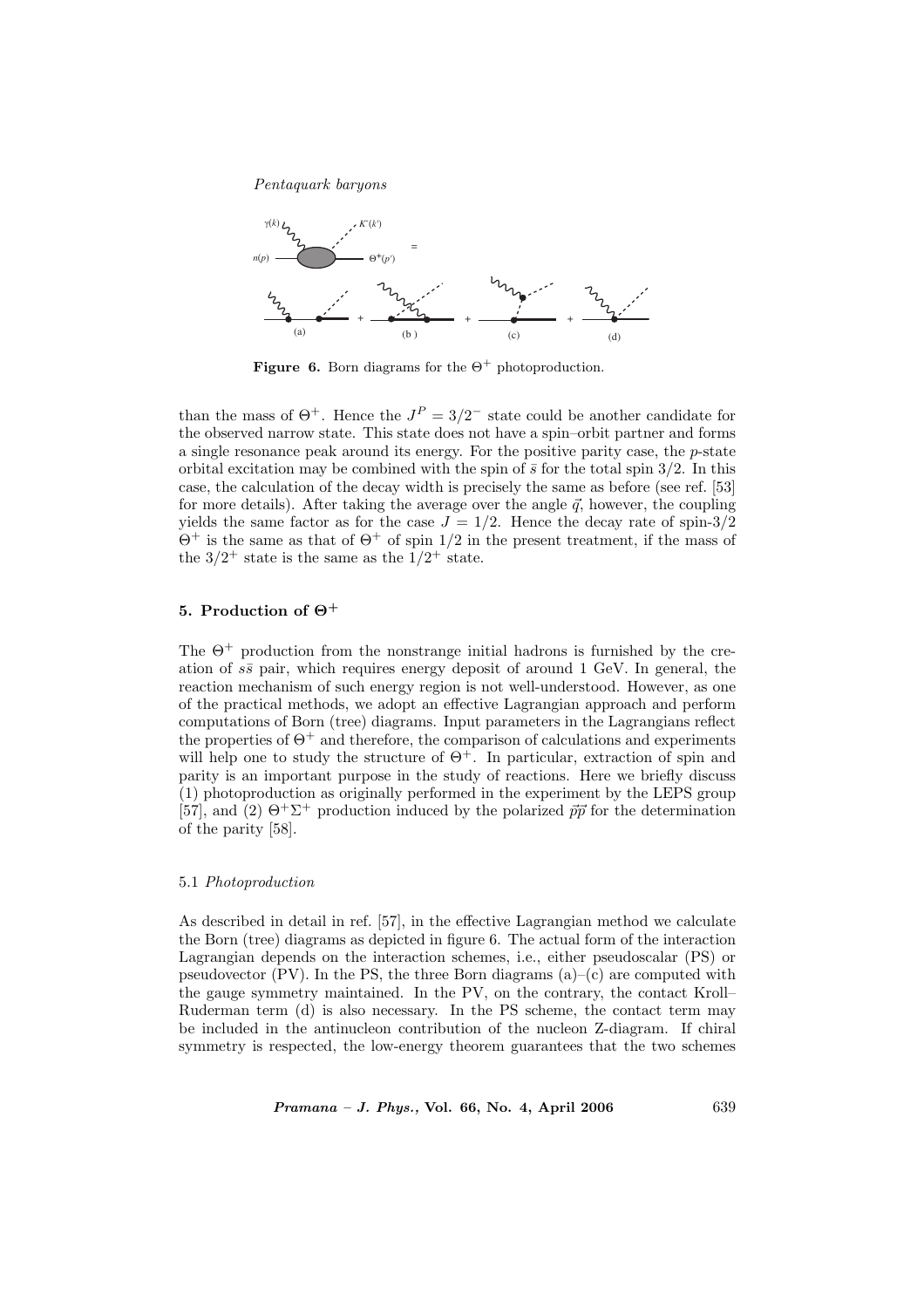provide the same result in the low-energy limit. In reality, due to the large energy deposit of order 1 GeV, the equivalence is violated. It is shown that the difference in the two schemes is proportional to the photon momentum in the first power (which therefore vanishes in the low-energy limit) and to the anomalous magnetic moment of  $\Theta^+$  [57].

In order to express the finite size effect of the nucleon, we need to consider the form factor. Here we adopt a gauge invariant one with a four-momentum cut-off [59]. This form factor suppresses the nucleon pole contributions in the PS scheme (and hence the contact term also in the PV scheme), as reflecting the fact that the nucleon intermediate state is far off-shell. Consequently, the dominant contribution is given by the t-channel process of the kaon exchange and/or  $K^*$  meson exchange. The ambiguity of the anomalous magnetic moment of  $\Theta^+$  is also not important. Therefore, the difference between the PS and PV schemes is significantly suppressed when kaon exchange term is present as for the case of the neutron target. This allows one to make rather unambiguous theoretical predictions.

We have computed the photoproduction of  $\Theta^+$  from the neutron and proton, and first for  $J^P = 1/2^{\pm}$ . Here are several remarks:

- 1. When the decay width  $\Gamma_{\Theta^+\to KN} = 15$  MeV is used, the typical total crosssection values are about 100 [nb] for the positive parity and about 10 [nb] for the negative parity. Since the total cross-section is proportional to the decay width  $\Gamma_{\Theta^+\to KN}$ , experimental information on the decay width is important to determine the size of cross-sections, or vice versa. For instance, for a decay width of about 1 MeV or less, the total cross-sections will be of the order of 10 [nb] or less for the positive parity and 1 [nb] or less for the negative parity. In general the cross-sections are about ten times larger for the positive parity  $\Theta^+$  than for the negative parity. The *p*-wave coupling  $\vec{\sigma} \cdot \vec{q}$  effectively enhances the coupling strength by factor of 3–4 as compared with the s-wave coupling for the negative parity, when the momentum transfer amounts to 1 GeV.
- 2. For the neutron target, the kaon exchange term is dominant. In this case, the  $K^*$  contributions are not important even with a large  $K^*N\Theta$  coupling  $|g_{K^*N\Theta}| = \sqrt{3|g_{KN\Theta}|}$  [60]. Hence the theoretical prediction for the neutron target is relatively stable. The angular dependence has a peak at  $\theta \sim 60^{\circ}$ in the center-of-mass system, a consequence of the vertex structure of the  $\gamma K K$  vertex in the kaon exchange term. Since this feature is common to both parities, the difference in the parity of  $\Theta^+$  may not be observed in the angular distribution.
- 3. The kaon exchange term vanishes for the case of the proton target. Therefore, the amplitude is a coherent sum of various Born terms, where the role of the  $K^*$  exchange is also important. The theoretical prediction for the proton target is therefore rather difficult.

The recent CLAS collaboration has reported no significant evidence of  $\Theta^+$  in the reaction  $\gamma p \to \bar{K}^0 \Theta^+$  [17]. This result should be taken seriously, because they have achieved significantly higher statistics when compared to the previous experiments performed close to the threshold. What could then be the fate of  $\Theta^+$ ? Yet their result does not lead to the absence of  $\Theta^+$  immediately, because the previous positive evidences were seen mostly in the reactions from the neutron. Due to the violation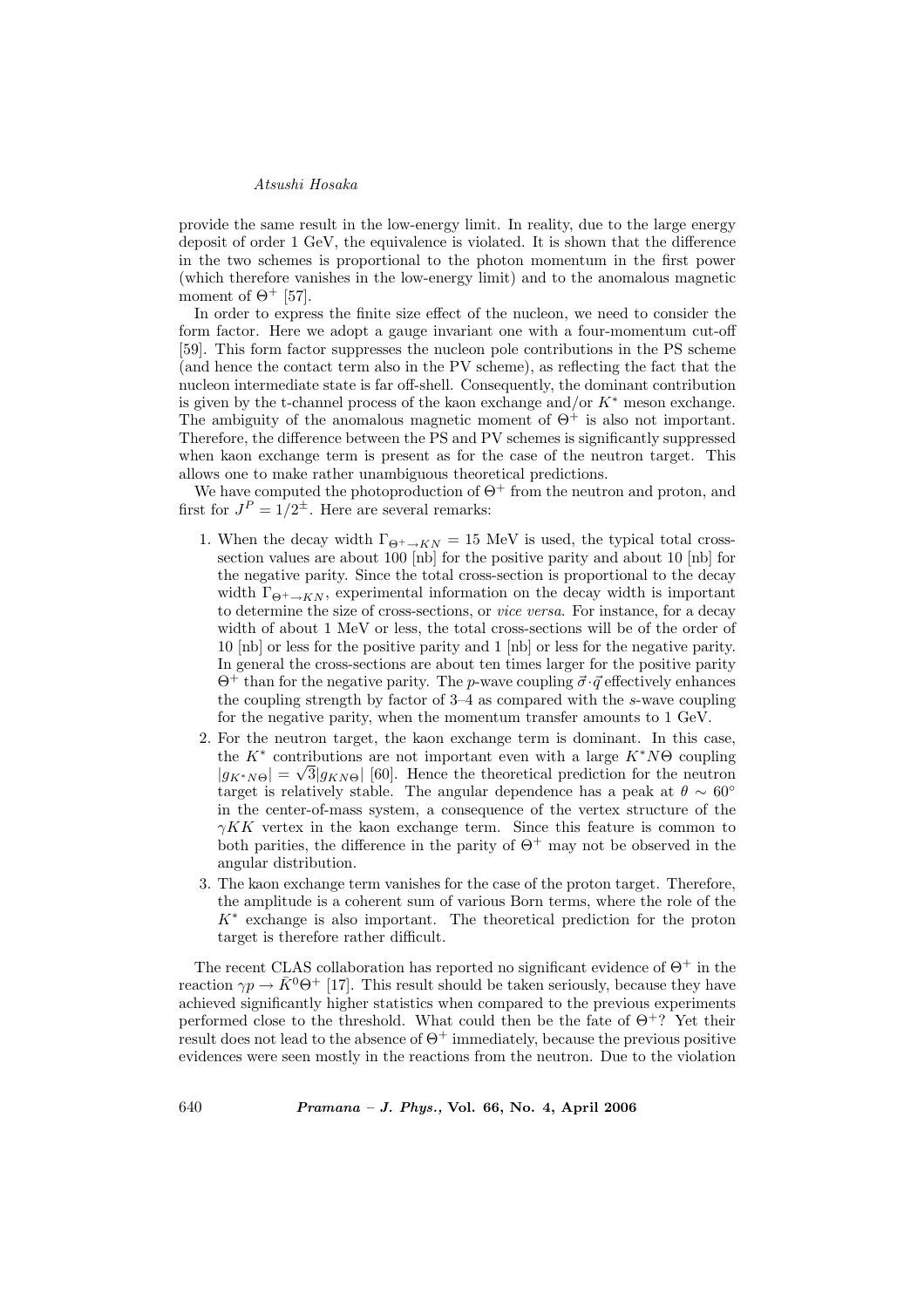of isospin symmetry in the electromagnetic interaction, there could be asymmetry in the reactions from the proton and neutron. A well-known example is the Kroll– Ruderman term in the pion photoproduction, which survives only in the charge exchange channels such as  $\gamma p \to \pi^+ n$ .

We have performed a calculation once again using an effective Lagrangian, but with  $J^P = 3/2^{\pm}$   $\Theta^+$  [19]. There is a significant difference between  $1/2$  and  $3/2$ cases; only PV formalism is possible for the latter case. Without the equivalence between the PS and PV, the role of the contact term in the PV scheme is very much different for the two-spin cases. In the 3/2 case, the contact term dominates and the production rate from the neutron is large but that from the proton is strongly suppressed. Using the decay width  $\Gamma \sim 1$  MeV, the cross-section of  $\gamma p \to \bar{K}^0 \Theta^+$ was estimated to be a few [nb] which does not contradict the CLAS data. Further information from the neutron target is crucially important to settle the problem of the pentaquarks.

#### 5.2 Polarized proton beam and target

This reaction was considered in order to determine the parity of  $\Theta^+$  unambiguously, independent of any reaction mechanisms [58,61]. In the photoproduction case, the determination of parity is also possible if we are able to control the polarization of both the initial and final states [62], which is however very difficult in the present experimental set-up.

The system of two protons provides a selection rule due to Fermi statistics. Since the isospin is  $I = 1$ , the spin and angular momentum of the initial state must be either  $(S, L) = (0, \text{even})$  or  $(S, L) = (1, \text{odd})$ . Now consider the reaction

$$
\vec{p} + \vec{p} \to \Theta^+ + \Sigma^+ \tag{17}
$$

at the threshold region, where the relative motion in the final state is in s-wave. It is shown that if the initial spin state has  $S = 0$ , then the parity of the final state is positive and hence the parity of  $\Theta^+$  must be positive. Likewise, if  $S = 1$  the parity of  $\Theta^+$  must be negative. This idea is similar to the one used to determine the parity of the pion [63].

One can compute production cross-sections by employing an effective Lagrangian of the kaon and  $K^*$  exchange model. The strength of the  $KN\Theta^+$  vertex is determined once again for  $\Gamma = 15$  MeV. The  $K^*N\Theta^+$  vertex is expressed as the sum of the vector and tensor terms. The vector and tensor couplings are unknown, but here we take their strengths to be  $|g_{K^*N\Theta}^V| = (1/2)|g_{K^*N\Theta}^T| = |g_{KN\Theta}|$ . The signs are then tested for all four possible cases to see the effect of the couplings. For the  $KN\Sigma$  and  $K^*N\Sigma$  coupling, we take the phenomenological one from the Nijmegen potential [64]. The monopole form factor is then introduced at each vertex, with the same cut-off parameter  $\Lambda = 1$  GeV for simplicity. The choice of the interaction parameter is important for such high-momentum transfer reactions. It should reflect the structure of the nucleon which has the size of order 0.5 fm or larger. Hence  $\Lambda \sim 1$  GeV is crudely the upper limit which is compatible with nucleon size  $\leq 0.5$ fm. In fact, the parameters of the Nijmegen soft core potential are chosen by such a consideration.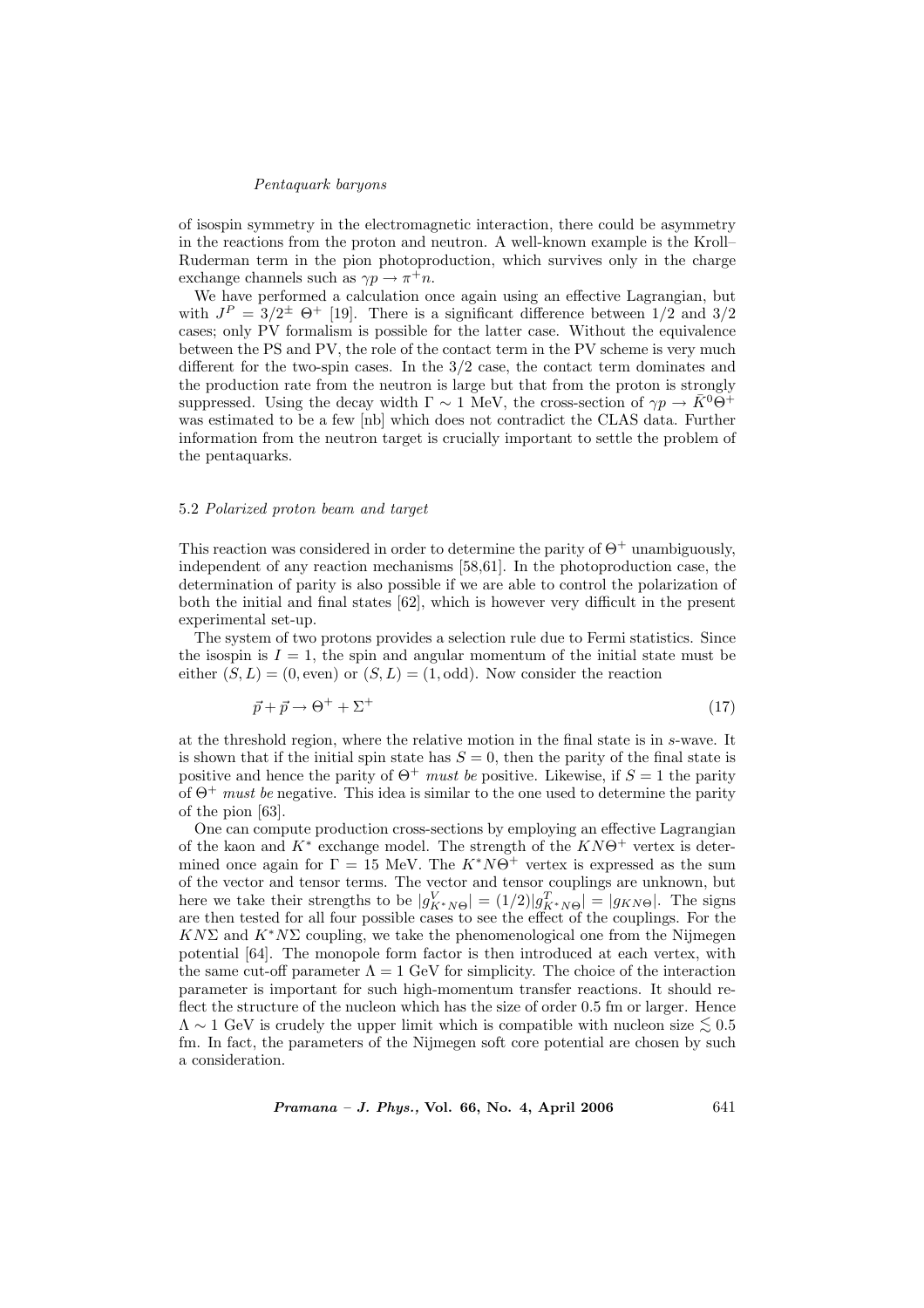

**Figure 7.** Total cross-sections for  $pp \rightarrow \Theta^+ \Sigma^+$ , (a) for the positive parity and (b) for the negative parity, as functions of the center-of-mass energy. Different curves correspond to different unknown coupling  $K^*N\Theta$  [57].

The results are shown in figure 7 for both positive and negative parity  $\Theta^+$ . The selection rule for the positive and negative parity  $\Theta^+$  is shown clearly by the energy dependence at the threshold region. For the allowed channel the final state is in an s-wave with the energy dependence from the threshold  $(E - E_{th})^{1/2}$ , whereas for the forbidden channel the partial wave of the final state is  $p$ -wave with the energy dependence  $(s - s_{\text{th}})^{3/2}$ .

Recently COSY-TOF reported the result for the  $\Theta^+ \Sigma^+$  production in the unpolarized pp scattering at  $p_p = 2.95 \text{ GeV/c}$  [65]. They quote the total cross-section  $\sigma \sim 0.4 \pm 0.2$  [µb] at 30 MeV above the threshold in the center-of-mass energy. In comparison with theory, if we adopt a narrower width of about 5 MeV, the crosssection will be about 0.5  $[\mu b]$  for the positive parity and 0.05  $[\mu b]$  for the negative parity. This comparison seems to favor the positive parity  $\Theta^+$ . Although there remain some ambiguities in theoretical calculations, such a comparison of the total cross-section will be useful to distinguish the parity of  $\Theta^+$ .

An alternative quantity which is powerful for the determination of the parity is the spin-polarized quantity as defined by

$$
A_{xx} = \frac{3\sigma_0 + 3\sigma_1}{2\sigma_0} - 1,\tag{18}
$$

where  $\sigma_0$  and  $\sigma_1$  are the cross-sections for the spin singlet and triplet states of the two protons. By taking the ratio of the two cross-sections, ambiguities of various coupling constants and form factors are nearly cancelled. The observation of  $A_{xx}$ as well as the energy dependence of the polarized cross-sections will provide the best opportunity to determine the parity of  $\Theta^+$  [66,67].

# 6. Summary

In this note we have discussed several aspects of the pentaquark baryon  $\Theta^+$  including its structure and production reactions. Among various properties of  $\Theta^+$ , the importance of the spin and parity in relation with the decay width has been emphasized. The relevant points are as follows: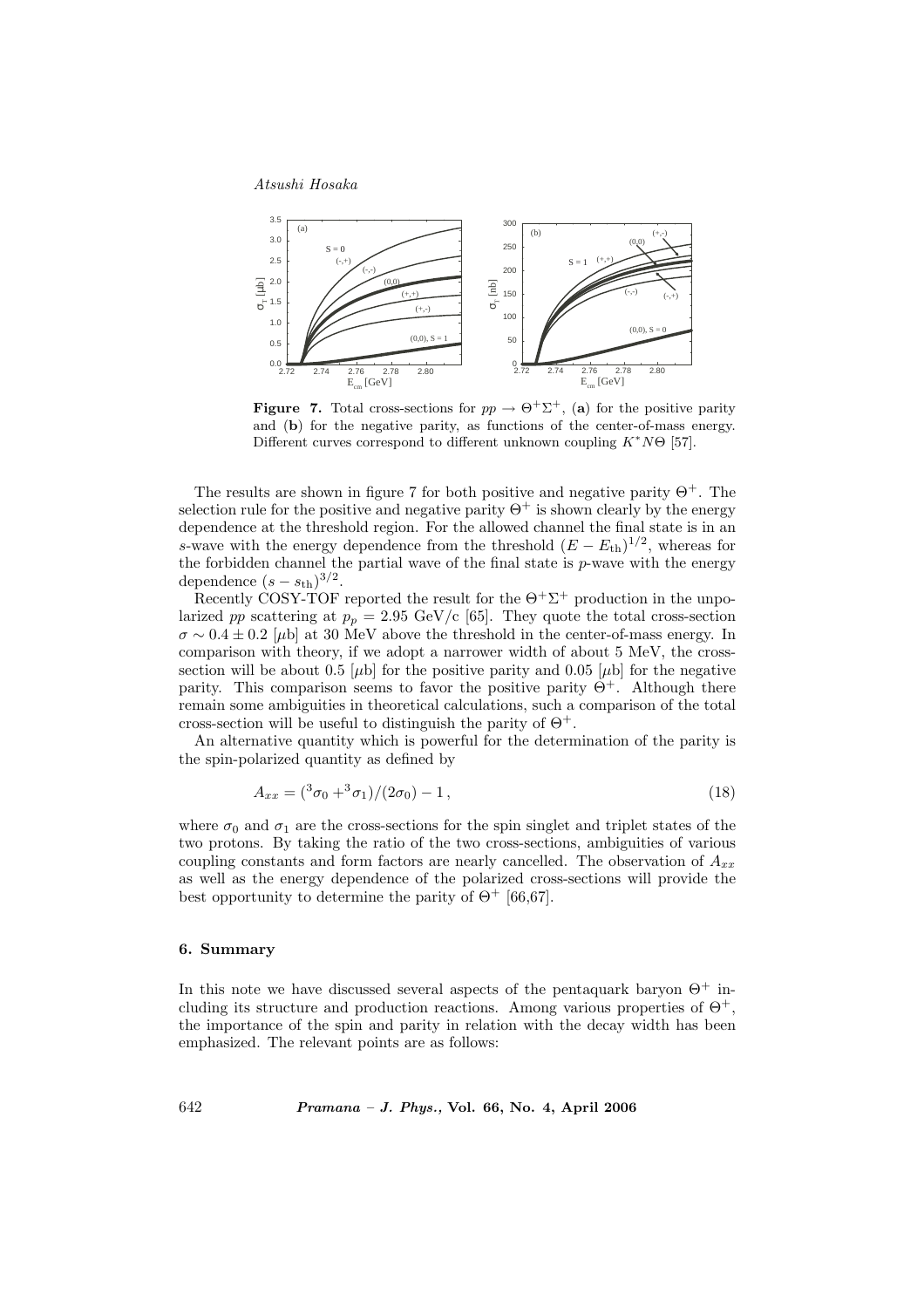- 1. The chiral force may change the quark energy levels; with a sufficient strength, an  $l = 1$  orbit may be lower than the  $l = 0$  orbit. Consequently, a positive parity state can be the lowest pentaquark state. Better understanding of the role of the Nambu–Goldstone bosons is very important.
- 2. The decay of the pentaquark state through the fall-apart process is sensitive to the internal quark structure, especially to the spin and parity. It was shown that for  $J^P = 1/2^-$ , the naive ground state of  $(0s)^5$  can no longer survive as a narrow resonance as the decay width is unphysically large. In fact, the uniqueness of the  $(0s)^5$  configuration implies that the configuration can be written in terms of the KN state which can no longer be bound in the naive quark model where the confining force vanishes between the twocolor singlet states. On the contrary, the decay widths of  $1/2^+$  states were obtained to be of the order of 10 MeV, but with once again strong dependence on the configuration. We have also commented on the possibility of higher spin states, especially  $J = 3/2$ . The  $J<sup>P</sup> = 3/2^-$  state could be an interesting alternative possibility.
- 3. As recently pointed by Hiyama et al [68], the coupling to the KN decay channel is extremely important when considering the five-body system seriously; it could change the nature of a confined pentaquark configuration completely. Since the five-quark configuration must have components of two-color singlet hadrons, one (or some) of them can be a decay channel(s), unless there are particular selection rules. The  $J^P = 1/2^{\pm}$  states are not subject to any such selection rules and must be accompanied by such a coupling to the twohadron  $(KN)$  scattering state. In such a case, a coupled channel treatment is mandatory. In contrast, in the  $J^P = 3/2^-$  state, unless there is d-wave mixing with the  $(0s)^5$  configuration, the angular momentum conservation forbids the coupling of the state with the decay channel.
- 4. So far, our understanding of the reaction mechanism for the pentaquark production is rather limited. Perhaps, the best we can do is to use an effective Lagrangian approach with a reasonable choice of model parameters.
- 5. In the photoproduction of  $\Theta^+$ , a large asymmetry between the reactions from the proton and neutron targets was found, especially when  $J = 3/2$  [19]. In relation with the understanding of the narrow decay width, we once again mention that higher spin state would be an interesting possibility.
- 6. In order to determine the parity of the pentaquark, the polarized proton scattering  $\vec{p} \vec{p} \rightarrow \Theta^+ \Sigma$  provides a model-independent method. Measurement of such a reaction is extremely important to further explore the physics of pentaquarks.

The current situation for the pentaquarks is not settled. Of course, the experimental confirmation is the most important issue. However, we have also seen that different theoretical approaches make different predictions. These facts imply that there could be more aspects that we do not know yet well about the low-energy QCD. Perhaps the pentaquark has provided us with an ideal opportunity to explore further challenges to the problems.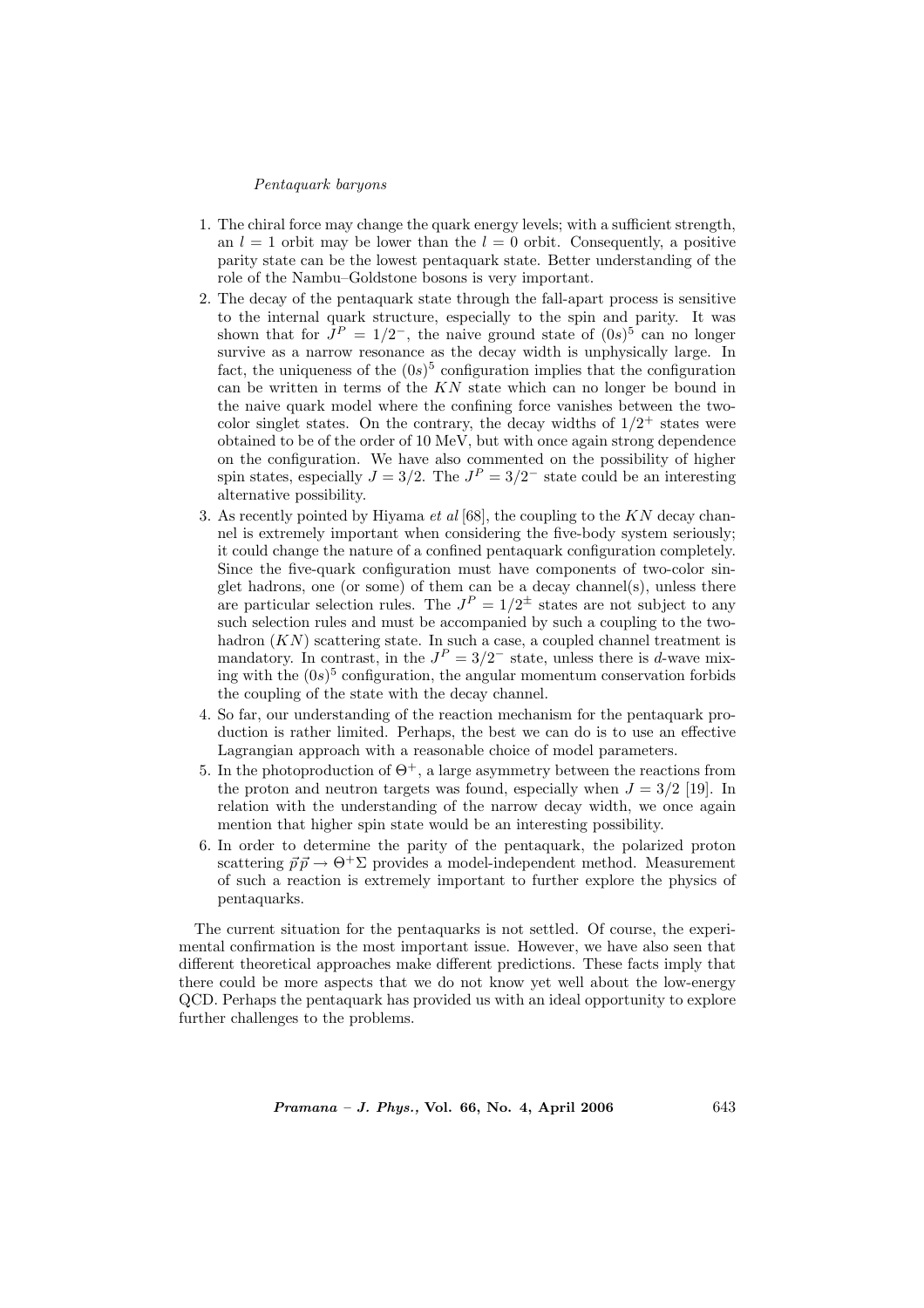#### Acknowledgements

The author thanks K Hicks, E Hiyama, T Hyodo, M Kamimura, H C Kim, T Nakano, S I Nam, M Oka, E Oset, A Titov, H Toki, A W Thomas and M J Vicente-Vacas for discussions and collaborations. This work is supported in part by the Grant for Scientific Research ((C) No. 16540252) from the Ministry of Education, Culture, Science and Technology, Japan.

#### References

- [1] M Gell-Mann, Phys. Lett. 8, 214 (1964)
- [2] For researches before the recent activities, see, for instance, H Lipkin, Nucl. Phys. A625, 207 (1997)
- [3] D Diakonov, V Petrov and M V Polyakov, Z. Phys. **A359**, 305 (1997)
- [4] LEPS Collaboration: T Nakano et al, Phys. Rev. Lett. 91, 012002 (2003) For the latest experimental situation, see for instance the website of the workshop PENTAQUARK04, www.rcnp.osaka-u.ac.jp/penta04
- [5] For a recent review, see for instance, the Proc. Int. Workshop PENTAQUARK04, held at SPring-8, Japan, July (2004) edited by A Hosaka and T Hotta (World Scientific, 2005)
- [6] DIANA Collaboration: V V Barmin et al, Phys. Atom. Nucl. 66, 1715 (2003) [Yad. Fiz. 66, 1763 (2003)]
- [7] CLAS Collaboration: S Stepanyan et al, Phys. Rev. Lett. 91, 252001 (2003)
- [8] CLAS Collaboration: V Kubarovsky et al, Phys. Rev. Lett. 92, 032001 (2004); Erratum, Phys. Rev. Lett. 92, 049902 (2004)
- [9] SAPHIR Collaboration: J Barth et al, Phys. Lett. B572, 127 (2003)
- [10] HERMES Collaboration: A Airapetian et al, Phys. Lett. B585, 213 (2004)
- [11] NA49 Collaboration: C Alt et al, Phys. Rev. Lett. 92, 042003 (2004)
- [12] BABAR Collaboration: B Aubert et al, hep-ex/0408064, submitted to ICHEP2004
- [13] CDF Collaboration: M-J Wang, in *Proc. PENTAQUARK04*, see ref. [2]
- [14] Belle Collaboration: R Mizuk, in Proc. PENTAQUARK04, see ref. [2]
- [15] M Karliner and H J Lipkin, Phys. Lett. B597, 309 (2004)
- [16] A I Titov, A Hosaka, S Date and Y Ohashi, Phys. Rev. C70, 042202 (2004)
- [17] CLAS Collaboration: R De Vita et al, talk given at APS April meeting (2005)
- [18] S I Nam, A Hosaka and H C Kim, arXiv:hep-ph/0503149
- [19] S I Nam, A Hosaka and H C Kim, arXiv:hep-ph/0505134
- [20] For a recent review, see for instance: M Oka, hep-ph/0406211 and references therein
- [21] A Hosaka and H Toki, Quarks, baryons and chiral symmetry (World Scientific, 2001)
- [22] A Hosaka, *Phys. Lett.* **B571**, 55 (2003)
- [23] S Pakvasa and M Suzuki, Phys. Rev. D70, 036002 (2004)
- [24] T Hyodo and A Hosaka, Phys. Rev. D71, 054017 (2005)
- [25] N Isgur and G Karl, *Phys. Rev.* **D19**, 2653 (1979); **D20**, 1191 (1979)
- [26] B K Jennings and K Maltman, Phys. Rev. D68, 094020 (2004)
- [27] T Shinozaki, M Oka and S Takeuchi, Phys. Rev. D71, 074025 (2005)
- [28] S Takeuchi and K Shimizu, arXiv:hep-ph/0411016
- [29] R L Jaffe and F Wilczek, Phys. Rev. Lett. 91, 232003 (2003)
- [30] T H R Skyrme, Nucl. Phys. 31, 556 (1962)
- [31] G 't Hooft, Nucl. Phys. B72, 461 (1974)